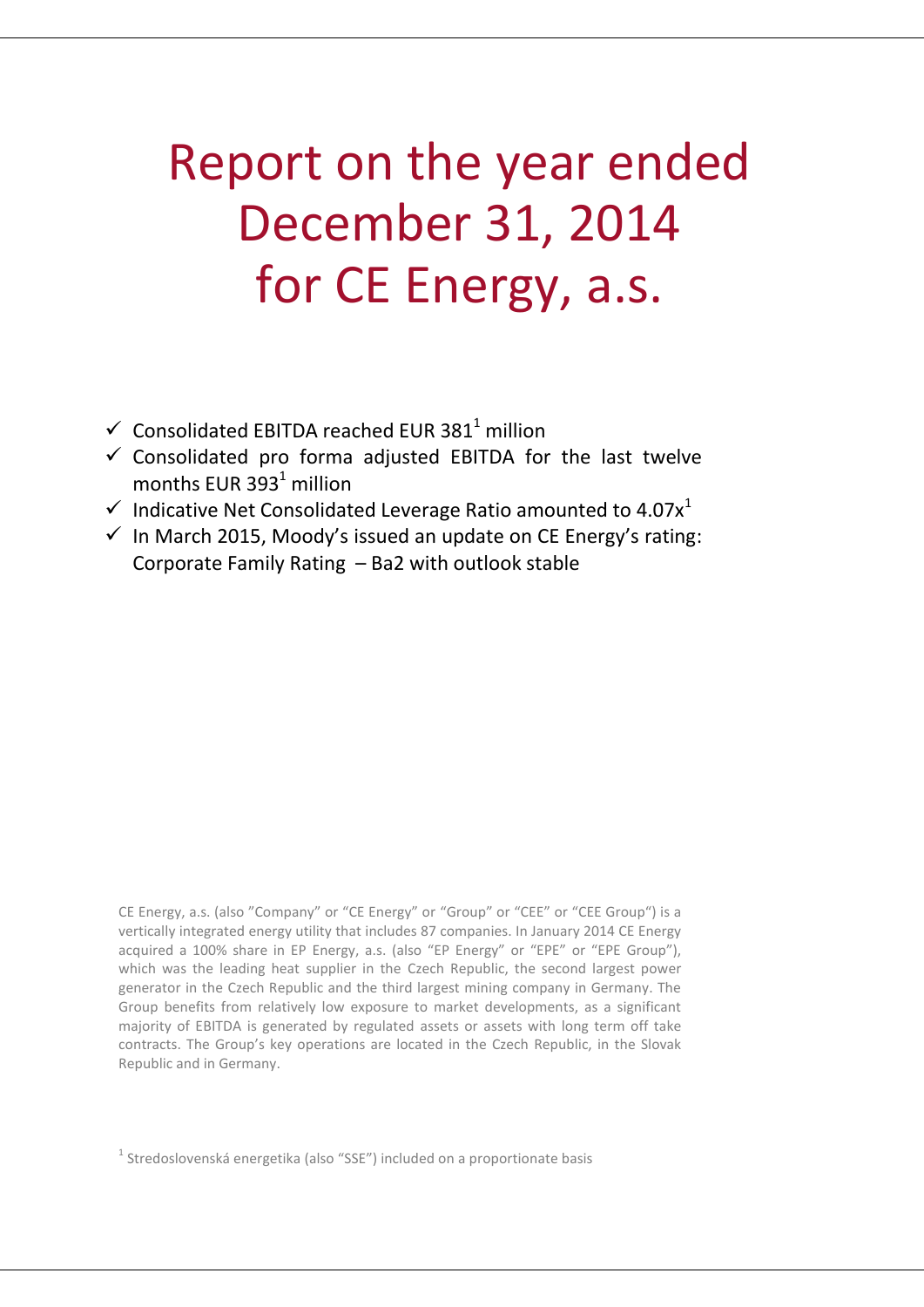## **KEY FIGURES AT A GLANCE**

## **Consolidated financial results in EUR millions**

|                                                                                            | FY 2013             | FY 2014 |
|--------------------------------------------------------------------------------------------|---------------------|---------|
| <b>Total sales</b>                                                                         | 1,870.7             | 2,397.4 |
| EBITDA <sup>1</sup>                                                                        | $380.2^{14}$        | 454.3   |
| EBITDA incl. SSE on a proportionate basis <sup>2</sup>                                     | 370.5 <sup>14</sup> | 380.5   |
| Pro forma Adjusted EBITDA (last twelve months) <sup>3</sup>                                | 492.814             | 466.5   |
| Pro forma Adjusted EBITDA incl. SSE on a proportionate basis                               |                     |         |
| (last twelve months) <sup>4</sup>                                                          | $422.2^{14}$        | 392.7   |
| Total net debt per financial statements <sup>5</sup>                                       | 1,492.0             | 1,651.6 |
| Total net debt per financial statements incl. SSE on<br>a proportionate basis <sup>6</sup> | 1,490.4             | 1,646.7 |
| Indicative CE Energy Net Consolidated Leverage Ratio (incl.                                |                     |         |
| SSE on a prop. basis) <sup>7</sup>                                                         |                     | 4.07x   |
| Profit from operations                                                                     | 158.4               | 156.4   |
| Profit or loss before tax                                                                  | 144.0               | 39.3    |
| Net profit or loss attributable to CEE                                                     | 113.0               | (26.3)  |
| Total assets                                                                               | 4,502.0             | 4,205.1 |
| CAPEX <sup>8</sup>                                                                         | 98.8                | 133.7   |

## **Physical units (CEE excluding SSE)**

|                                                                       | FY 2013 | FY 2014 |
|-----------------------------------------------------------------------|---------|---------|
|                                                                       | 19.1    | 20.9    |
| Installed <i>cogeneration</i> Capacity <sup>9</sup> MW <sub>e</sub>   | 500     | 500     |
| Installed <i>condensation</i> Capacity <sup>9,13</sup><br>$MW_{\rho}$ | 750     | 750     |
| Installed heat capacity <sup>9,12</sup> MW <sub>th</sub>              | 3,195   | 3,195   |
|                                                                       | 18,875  | 15,594  |
|                                                                       | 2,980   | 5,413   |
|                                                                       | 13,197  | 16,405  |
|                                                                       | 2,077   | 2,012   |
|                                                                       | 2,106   | 3,203   |
| Saale Energie - Installed capacity  MW <sub>e</sub>                   | 400     | 400     |

## **Physical units SSE**

|                                     | FY 2013 | FY 2014 |
|-------------------------------------|---------|---------|
| Power distributed  GWh              | 5,912   | 5,839   |
|                                     | 5,166   | 5,706   |
|                                     | 4,414   | 4,321   |
| Natural gas supplied  GWh           | 104     | 223     |
| Power produced  GWh                 | 19      | 19      |
| Installed capacity  MW <sub>e</sub> | 62      |         |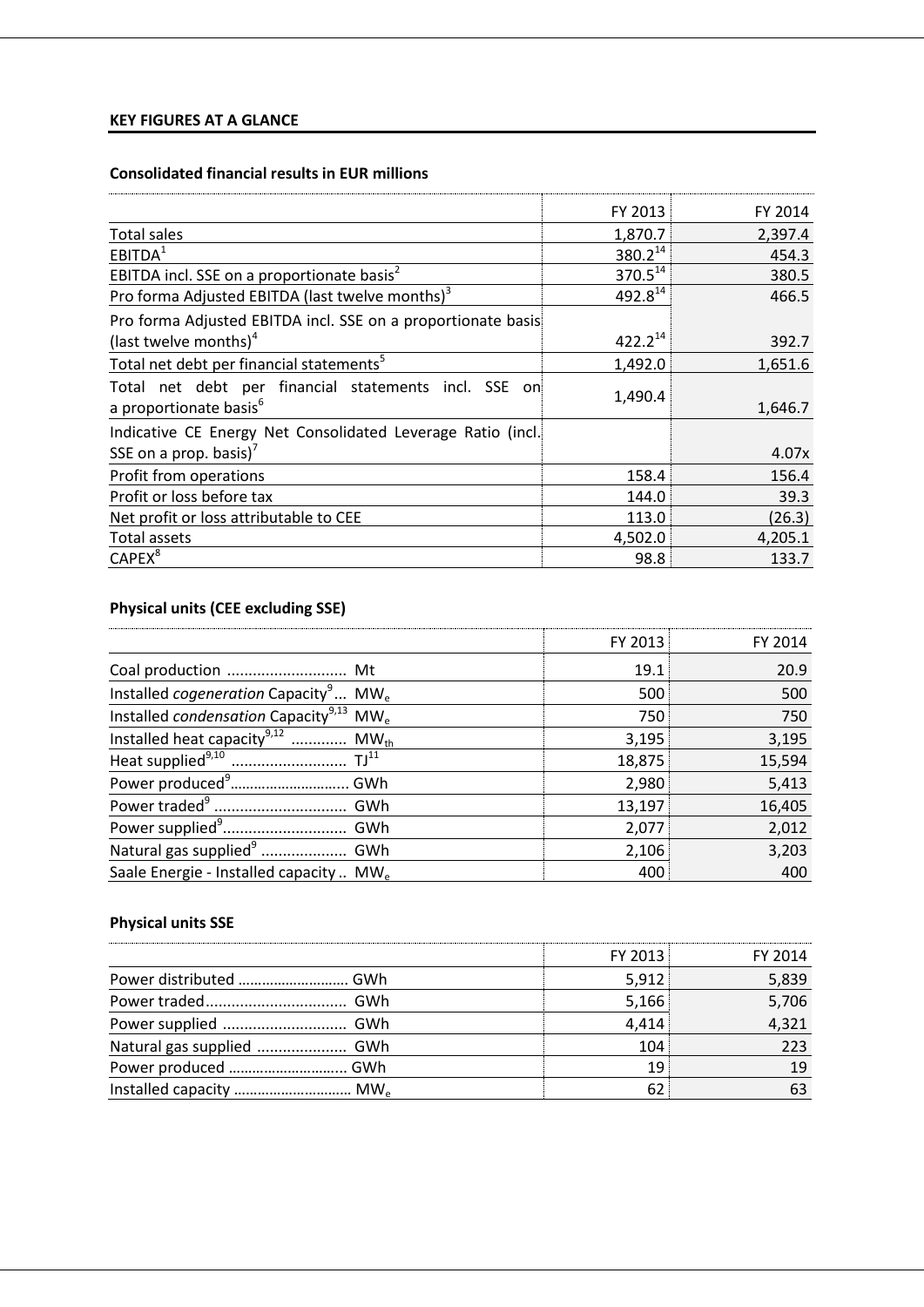(1) EBITDA represents profit from operations plus depreciation of property, plant and equipment and amortization of intangible assets minus negative goodwill (if applicable) with the SSE EBITDA included on a fully consolidated basis (i.e. EUR 144.7 million for the year ended December 31, 2014 and EUR 19.1 million for the year ended December 31, 2013). The EBITDA included in this report does not represent the term EBITDA as may be defined by any documentation for any financial liabilities of the CEE Group. For further discussion over the CEE Group performance refer to the following pages and to the Report on the year ended December 31, 2014 for EP Energy, a.s.

(2) EBITDA incl. SSE on a proportionate basis represents profit from operations plus depreciation of property, plant and equipment and amortization of intangible assets minus negative goodwill (if applicable) with the SSE EBITDA included on the proportionate 49% basis (i.e. EUR 70.9 million for the year ended December 31, 2014 and EUR 9.4 million for the year ended December 31, 2013). The EBITDA incl. SSE on a proportionate basis included in this report does not represent the term EBITDA as may be defined by any documentation for any financial liabilities of the CEE Group. For further discussion over the CEE Group performance refer to the following pages and to the Report on the year ended December 31, 2014 for EP Energy, a.s.

(3) Pro forma Adjusted EBITDA (last twelve months) calculation in EUR millions:

| Actual IFRS EBITDA for the period Jan - Dec 2014                   | 454.3 |
|--------------------------------------------------------------------|-------|
| Pro forma EP Cargo scope adjustment for the period Jan - July 2014 | 1.9   |
| Saale Energie adjustment                                           | 10.3  |
| Pro forma Adjusted EBITDA (last twelve months)                     | 466.5 |

To derive Pro forma Adjusted EBITDA for the year ended December 31, 2014, IFRS consolidated statement of comprehensive income of CEE Energy, a.s. for the year ended December 31, 2014 was utilised (EBITDA of EUR 454.3 million).

The historical financial information of the CEE Group have been further adjusted to reflect a consolidation of a 60% share in EP Cargo using the full method of consolidation as if EP Cargo was acquired effectively on January 1, 2014. Pro forma adjustment in the amount of EUR 1.9 million is related to the period Jan – July 2014.

Pro forma Adjusted EBITDA (last twelve months) represents pro forma profit from operations plus pro forma depreciation of property, plant and equipment and pro forma amortization of intangible assets minus pro forma negative goodwill (if applicable) with the SSE EBITDA included on a fully consolidated basis, further adjusted to exclude the items related to Saale Energie, which lead to an EUR 10.3 million decrease to EBITDA in the year ended December 31, 2014, which, due to the accounting treatment of the specific contractual arrangement with Schkopau (an associate of Saale Energie), are charged to operating costs of Saale Energie but relate to entries that would otherwise not be included in EBITDA.

For information purposes only, a 51% share of non-controlling interest of Stredoslovenská energetika, a.s. and its subsidiaries on the Pro forma Adjusted EBITDA amounted to EUR 73.8 million in the year ended December 31, 2014.

The Pro forma Adjusted EBITDA included in this report does not represent the term EBITDA as may be defined by any documentation for any financial liabilities of the CEE Group. For further discussion over the CEE Group performance refer to the Report on the year ended December 31, 2014 for EP Energy, a.s.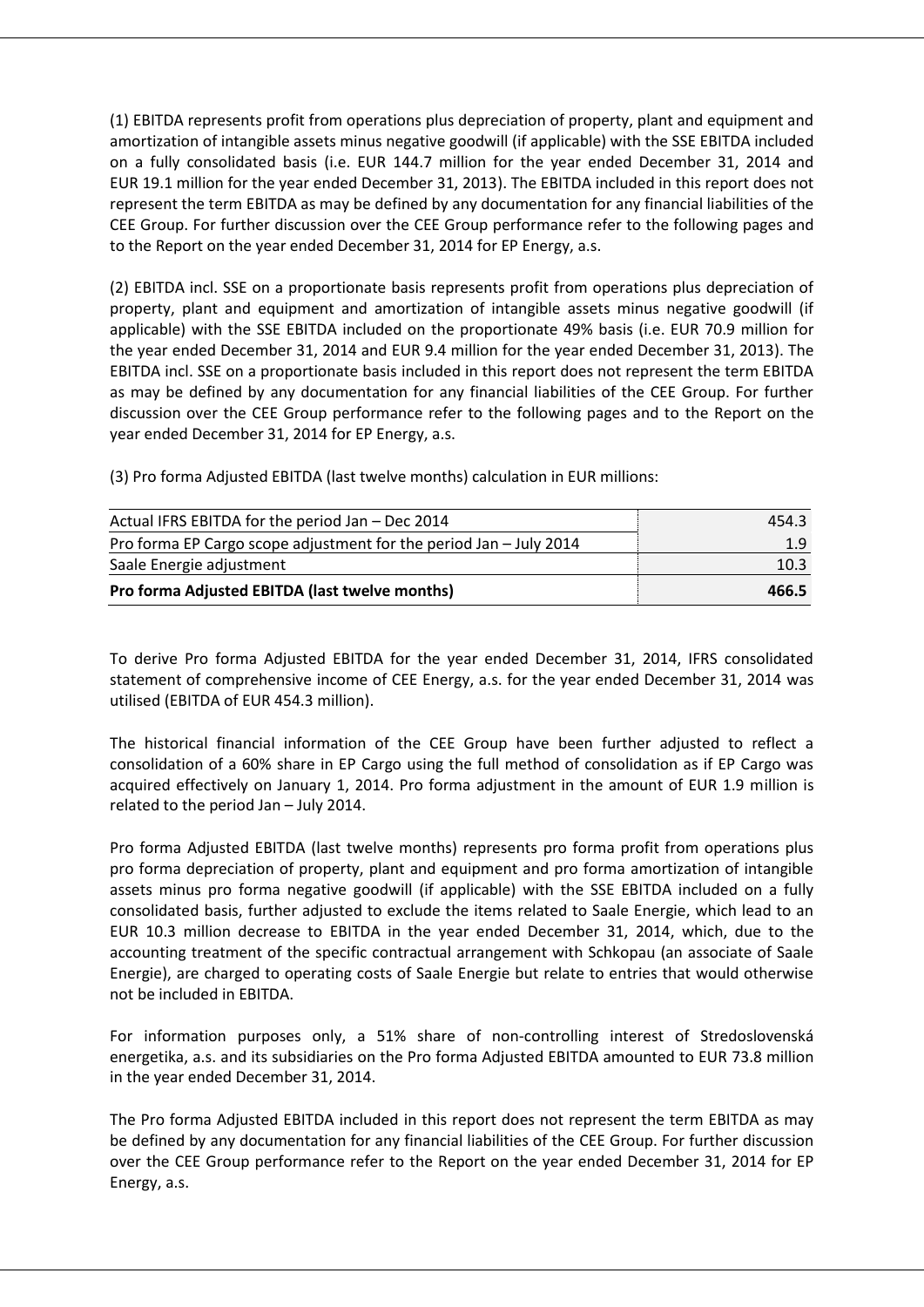(4) Pro forma Adjusted EBITDA incl. SSE on a proportionate basis (last twelve months) represents Pro forma Adjusted EBITDA (last twelve months) further adjusted to exclude a non-controlling interest of 51% of SSE EBITDA (i.e. EUR 73.8 million).

The Pro forma Adjusted EBITDA incl. SSE on a proportionate basis included in this report does not represent the term EBITDA as may be defined by any documentation for any financial liabilities of the CEE Group. For further discussion over the CEE Group performance refer the Report on the year ended December 31, 2014 for EP Energy, a.s.

(5) Total net debt balance is based on the consolidated financial statements (Total Loans and borrowings plus Total Financial instruments and financial liabilities less Cash and cash equivalents), but excludes the subordinated loans and borrowings to Energetický a průmyslový holding, a.s. (also "EPH") of EUR 260.0 million and the liabilities towards Pražská teplárenská Holding a.s. (also "PTH") of EUR 12.7 million (2013: EUR 140.1 million). In 2013, the Total net debt balance excludes a portion of cash totalling EUR 15.2 million, which is reserved for use in connection with Helmstedter Review GmbH's (also ..HSR") pension liabilities. The Total net debt included in this report does not represent the term Indebtedness as may be defined by any documentation for any financial liabilities of the CEE or EPE Group.

 $F(x \cap 2) = F(x \cap 2)$ 

|                                                               |      | <b>FY 2013</b> | FY 2014 |
|---------------------------------------------------------------|------|----------------|---------|
| Loans and borrowings (non-current)                            | add  | 1,513.8        | 1,760.4 |
| Financial instruments and financial liabilities (non-current) | add  | 1.7            | 0.7     |
| Loans and borrowings (current)                                | add  | 384.1          | 400.8   |
| Financial instruments and financial liabilities (current)     | add  | 5.6            | 0.8     |
| PTH liability                                                 | less | 140.1          | 12.7    |
| Subordinated loan to EPH                                      | less |                | 260.0   |
| Cash and cash equivalents                                     | less | 288.3          | 238.4   |
| HSR cash reserved for pension liabilities                     | add  | 15.2           |         |
| <b>Net Debt</b>                                               |      | 1.492.0        | 1,651.6 |

## **Net Debt calculation (in EUR millions)**

(6) Total net debt incl. SSE on a proportionate basis is represented by the Total net debt as defined above less a portion of net debt totalling EUR 4.9 million (2013: EUR 1.6 million) belonging to a minority shareholder of Stredoslovenská energetika, a.s. The Total net debt incl. SSE on a proportionate basis included in this report does not represent the term Indebtedness as may be defined by any documentation for any financial liabilities of the CEE or EPE Group.

(7) We include in this report the calculation as of December 31, 2014 of our "Net Consolidated Leverage Ratio", as defined in the CE Energy Indenture. The calculation of our Net Consolidated Leverage Ratio differs from any leverage ratio included in the offering memoranda for the senior notes or otherwise included herein, and consistent with the definition, is made on the basis of certain good faith judgments made by us.

## (8) Excluding emission allowances

(9) The operating data is based on the results of the respective entities on a 100% basis for the full period, regardless of the date when each entity joined the CEE Group or the ownership share of the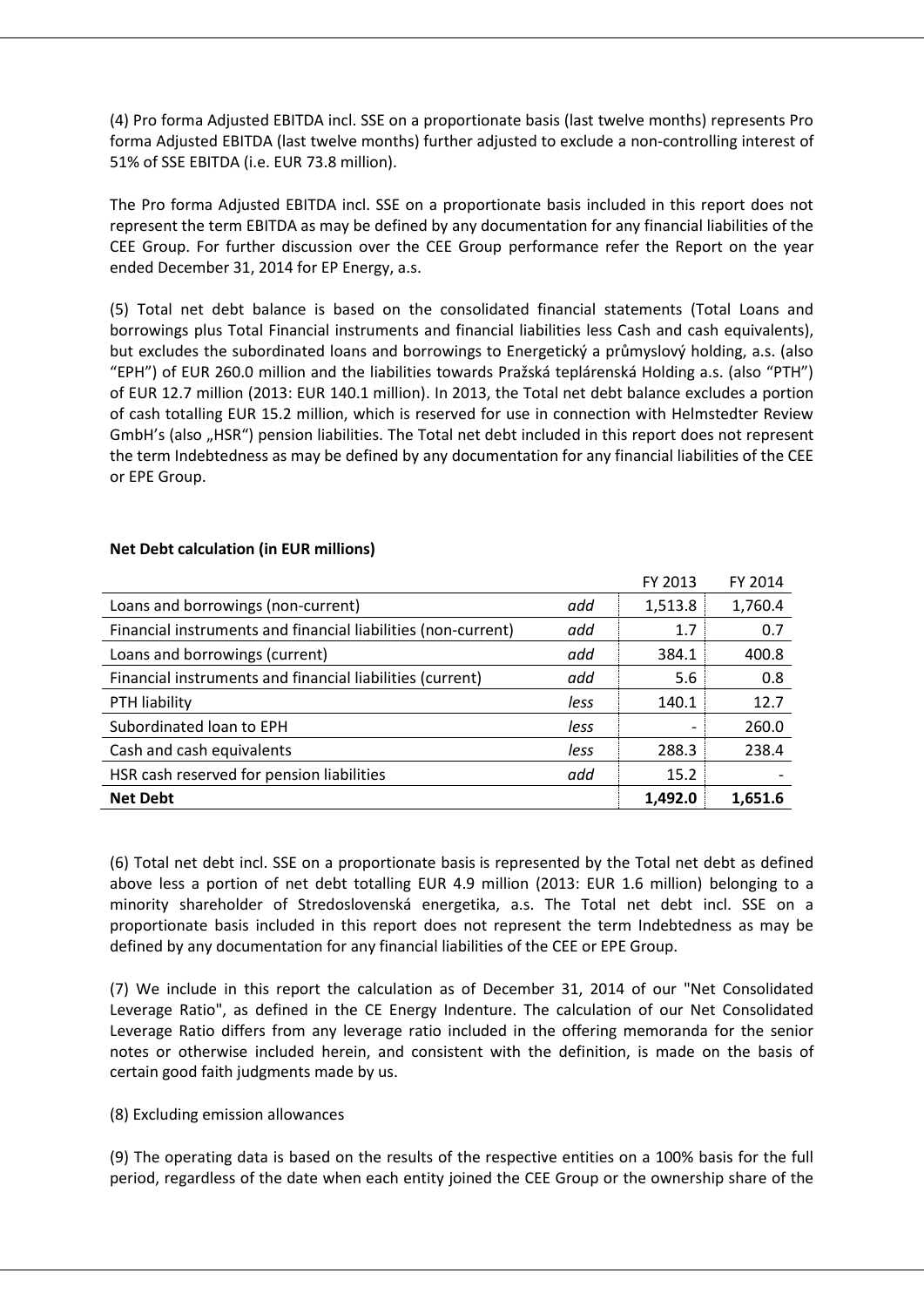CEE Group in each entity. Nevertheless, operating data for MIBRAG and Saale Energie are excluded. 2013 data for Helmstedter Revier GmbH (acquired on December 31, 2013) includes only Installed capacity.

(10) Represented by Elektrárny Opatovice, a.s. (also "EOP"), Severočeská teplárenská, a.s. (also "ST"), Plzeňská energetika a.s. (also "PE") and Pražská teplárenská a.s. (also "PT").

 $(11)$  1 TJ = 0.2778 GWh

(12) Installed heat capacity on heat exchangers.

(13) Installed condensation capacity in 2013 and 2014 includes 390 MW<sup>e</sup> related to Helmstedter Revier GmbH in addition to 360 MW<sub>e</sub> for EOP, PE, PT and United Energy.

(14) Restated: Fair value of derivatives where the underlying asset is a commodity (trading derivatives) is presented as part of Total sales instead of being recognised as profit or loss from financial operations since January 1, 2014 as described in the Notes to the consolidated financial statements of EP Energy, a.s. as of and for the year ended December 31, 2014. Data for year ended December 31, 2013 were restated with impact of negative EUR 3.2 million on Total sales, Profit/(loss) from operations and EBITDA and Pro forma adjusted EBITDA.

For additional information please also refer to the Report on the year ended December 31, 2014 for EP Energy, a.s. which forms a part of the complete set of this report.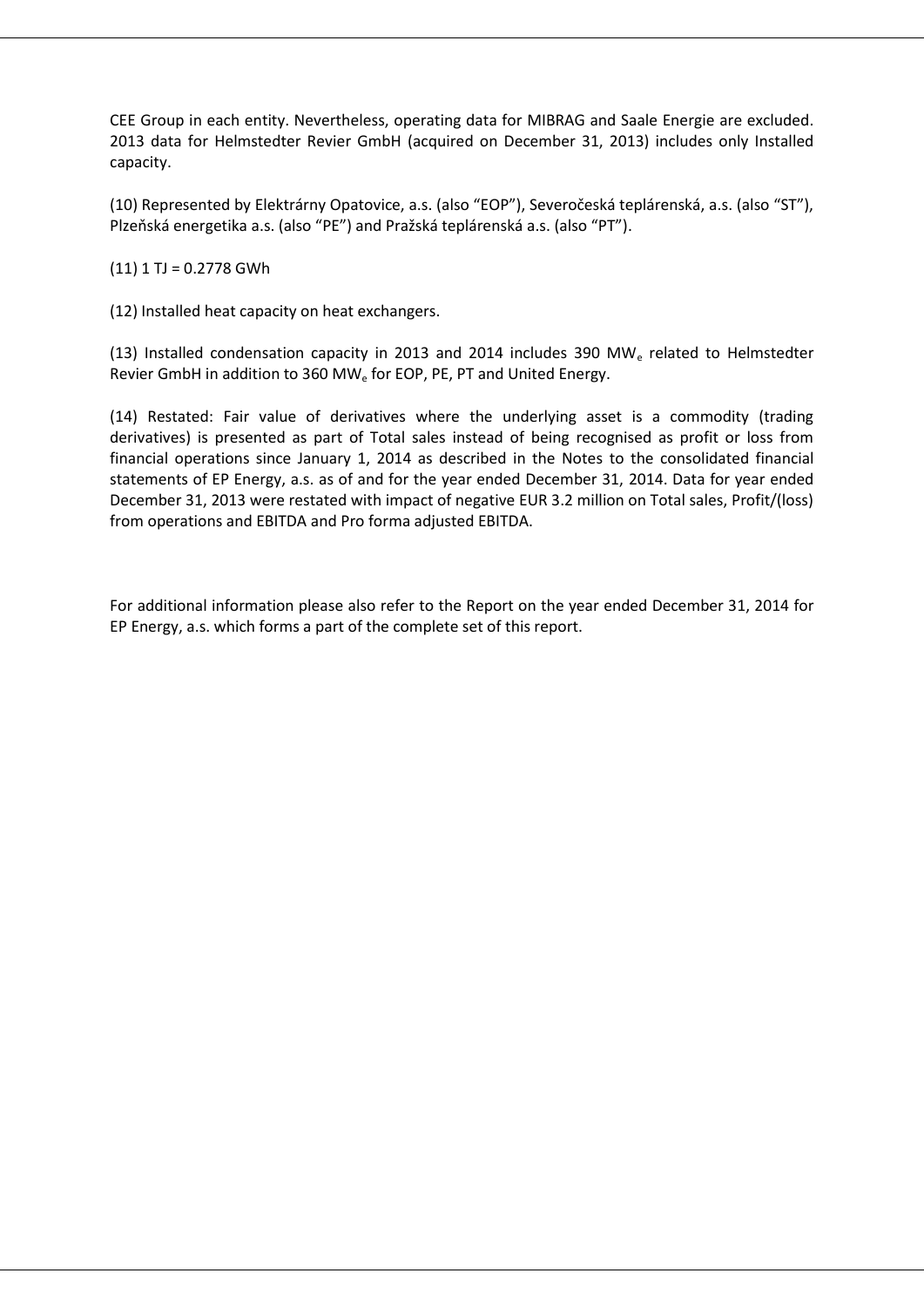## **CONTENT:**

| The word from management                                                                                                                                         |              |
|------------------------------------------------------------------------------------------------------------------------------------------------------------------|--------------|
| Financial condition and results of operations of the CEE Group as of and<br>for the year ended December 31, 2014                                                 | $\mathbf{1}$ |
| Description of material differences in the financial condition and results<br>of operations between CE Energy and EP Energy (both on a fully consolidated basis) | 5            |
| Subsequent events                                                                                                                                                | 6            |
| Appendix 1                                                                                                                                                       | 7            |
| Appendix 2                                                                                                                                                       | 13           |

#### **Attachments:**

EP Energy, a.s. – Audited consolidated financial statements as of and for year ended December 31, 2014 are presented in a separate file as an attachment to this report

EP Energy, a.s. – Report on the year ended December 31, 2014 for EP Energy, a.s. is presented in a separate file as an attachment to this report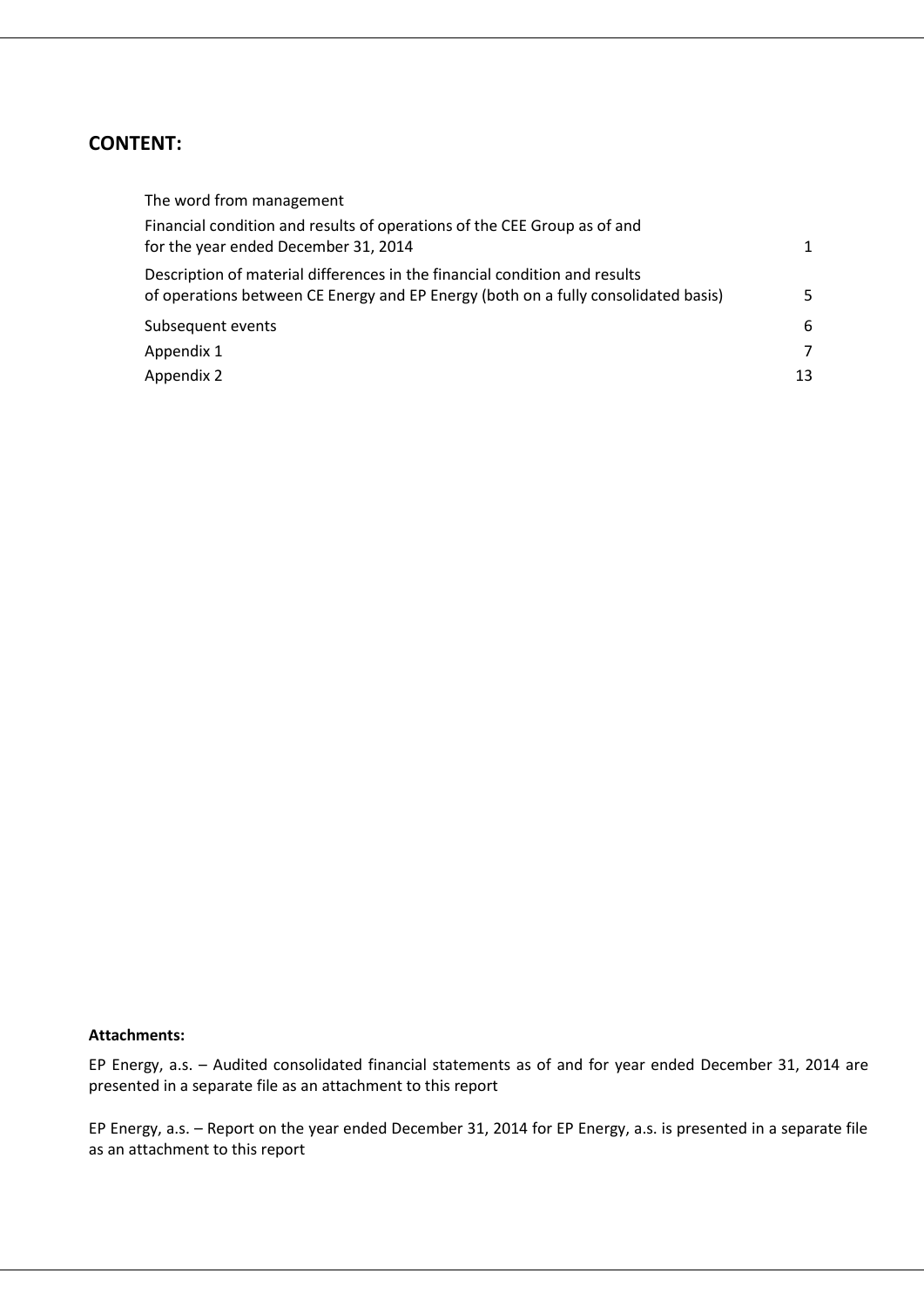Dear investors, customers and partners,

The 2014 Pro forma Adjusted EBITDA with SSE on a proportionate basis reached EUR 393 million, approximately 7% lower compared to 2013.

Our business operations, particularly in Power and Heat segment, were negatively influenced by unusually warm weather during 2014 and, to a lesser extent, by declining power prices and lower allocation of free emission allowances.

Our 2014 EBITDA and cash flows were influenced predominantly by the following:

- Day-degrees (metrics representing weather pattern, difference between reference indoor and actual outdoor temperature integrated over the period; the primary determinant of space heating needs) were in 2014 in the areas we operate almost 21% lower compared to 2013. However, due to decoupled capacity and energy pricing that we use in our key operations, the impact of the temperature was rendered below-proportional.
- Further, even though we primarily rely within our Heat and Power segment on heat generation, continuously weakening power prices, together with lower electricity consumption (again due to the warm weather) and lower allocation of free emission allowances, negatively influenced our results.
- Cash flow results of Stredoslovenská energetika were adversely impacted by the time-shifted reimbursement of regulatory charges relating to green energy subsidies to renewable energy producers in the central Slovakia region (paid by SSE and later reimbursed by system operator). The adverse financial effect incurred in 2014 will be, according to the legislation, compensated in two years' time at the latest. Nevertheless we are in intense negotiations with the regulator seeking earlier compensation and have been already partial successful.
- Foreign exchange rate intervention executed by the Czech National Bank in November 2013 resulting in EUR/CZK spot rate deterioration by approximately 6% leads to lower translation of operating results denominated in CZK (primarily heating revenues) to EUR denominated EBITDA figures. Following the Czech National Bank's statements, we believe, that the foreign exchange rate change is temporary and should be reversing in future.

To cope with declining power prices and short-term higher capex requirements related to IED compliance and modernization of EOP, we have launched savings and optimizations program with the first impacts already materialized in 2014 and aiming at full impact up to EUR 20 million in savings when fully deployed (a combination of CAPEX and EBITDA savings).

On behalf of the Board of Directors, I would like to thank you for your ongoing support as we strive to implement our business strategies in the future.

Yours faithfully,

<u>fox</u> ft,

Pavel Horský Member of the Board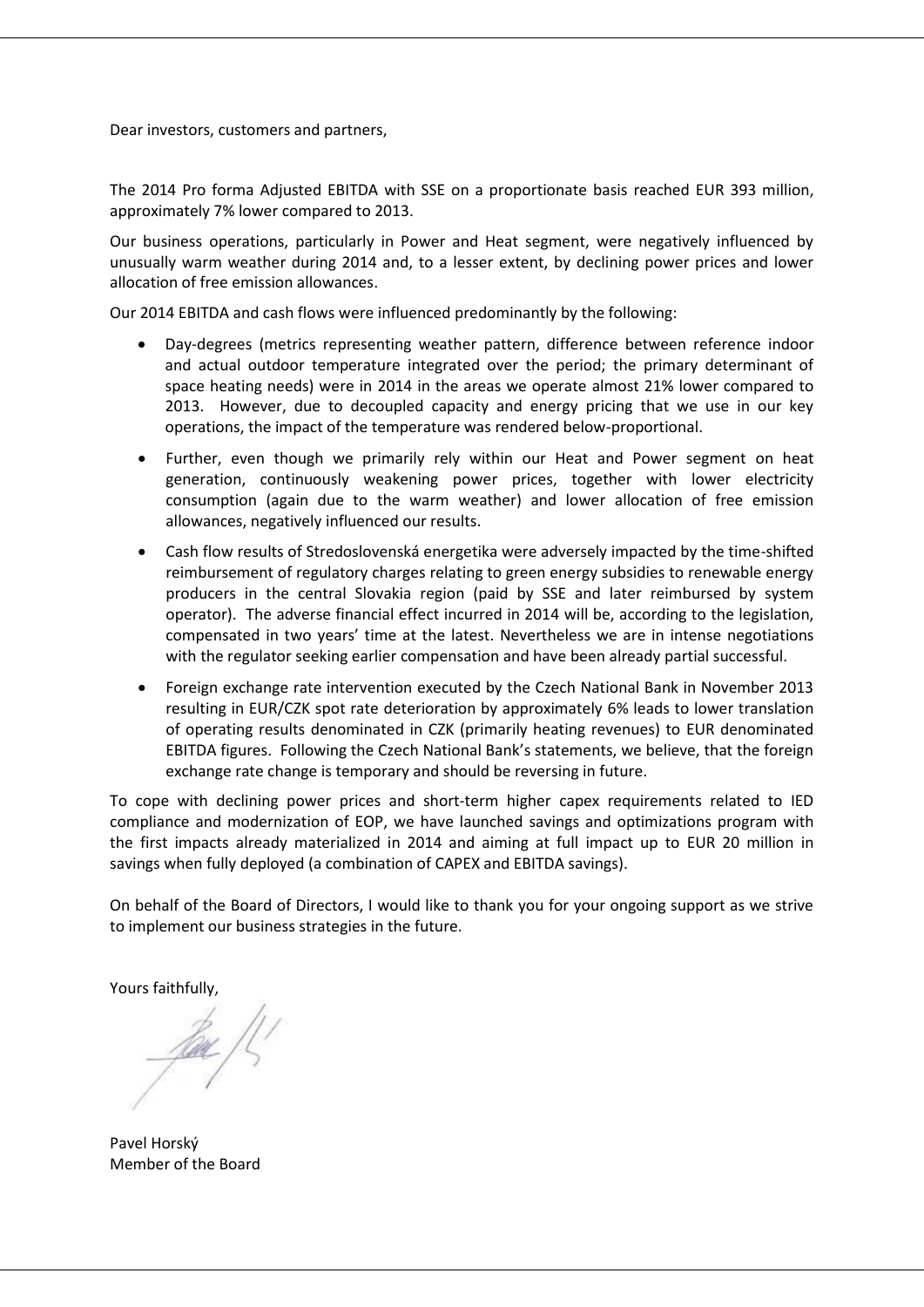## **Financial condition and results of operations of the CEE Group as of and for the year ended December 31, 2014**

## **Consolidated statement of comprehensive income**

**For the year ended December 31, 2014**

|                                                                                   | 2014               | 2013              |
|-----------------------------------------------------------------------------------|--------------------|-------------------|
|                                                                                   |                    |                   |
| Sales: Energy                                                                     | 2,266,647          | 1,779,206         |
| of which: Electricity                                                             | 1,493,903          | 982,596           |
| Heat                                                                              | 271,329            | 321,141           |
| Coal<br>Gas                                                                       | 295,870            | 281,569           |
| Sales: Other                                                                      | 205,545<br>117,486 | 193,900<br>94,735 |
| Gain (loss) from commodity derivatives for trading with electricity and gas,      | 13,217             | (3, 222)          |
| net                                                                               |                    |                   |
| <b>Total sales</b>                                                                | 2,397,350          | 1,870,719         |
| Cost of sales: Energy                                                             | (1,512,937)        | (1, 155, 177)     |
| Cost of sales: Other                                                              | (50, 402)          | (25, 485)         |
| <b>Total cost of sales</b>                                                        | (1, 563, 339)      | (1, 180, 662)     |
|                                                                                   |                    |                   |
|                                                                                   | 834,011            | 690,057           |
| Personnel expenses                                                                | (259, 551)         | (184, 246)        |
| Depreciation and amortisation                                                     | (297, 883)         | (239, 662)        |
| Repairs and maintenance                                                           | (12, 652)          | (12, 184)         |
| Emission rights, net                                                              | (20, 306)          | (32, 616)         |
| Negative goodwill                                                                 |                    | 17,800            |
| Taxes and charges                                                                 | (13,590)           | (11, 648)         |
| Other operating income                                                            | 71,237             | 80,990            |
| Other operating expenses                                                          | (144, 869)         | (150, 105)        |
| <b>Profit (loss) from operations</b>                                              | 156,397            | 158,386           |
| Finance income                                                                    | 53,329             | 88,321            |
| Finance expense                                                                   | (170, 341)         | (97, 707)         |
| Profit (loss) from derivative financial instruments                               | 704                | 1,057             |
| Net finance income (expense)                                                      | (116, 308)         | (8, 329)          |
|                                                                                   |                    |                   |
| Share of profit (loss) of equity accounted investees, net of tax                  | (830)              | (5, 377)          |
| Gain (loss) on disposal of subsidiaries, special purpose entities, joint ventures |                    |                   |
| and associates                                                                    |                    | (668)             |
| Profit (loss) before income tax                                                   | 39,259             | 144,012           |
|                                                                                   |                    |                   |
| Income tax revenues (expenses)                                                    | (35, 936)          | (21, 245)         |
| Profit (loss) for the year                                                        | 3,323              | 122,767           |
| Items that are or may be reclassified subsequently to profit or loss:             |                    |                   |
| Foreign currency translation differences for foreign operations                   | 9,089              | 21,390            |
| Foreign currency translation differences for presentation currency                | (3, 493)           | (100, 719)        |
| Fair value reserve included in other comprehensive income                         | (9, 919)           | (219)             |
| Effective portion of changes in fair value of cash flow hedges, net of tax        | (5,484)            | (80, 738)         |
| Other comprehensive income for the year, net of tax                               | (9,807)            | (160,286)         |
| Total comprehensive income for the year                                           | (6, 484)           | (37, 519)         |
|                                                                                   |                    |                   |
| Profit (loss) attributable to:                                                    |                    |                   |
| Owners of the Company                                                             | (26, 256)          | 113,026           |
| Non-controlling interest                                                          | 29,579             | 9,741             |
| Profit (loss) for the year                                                        | 3,323              | 122,767           |
|                                                                                   |                    |                   |
| Total comprehensive income attributable to:                                       |                    |                   |
| Owners of the Company                                                             | (30, 343)          | (37, 774)         |
| Non-controlling interest                                                          | 23,859             | 255               |
| Total comprehensive income for the year                                           | (6, 484)           | (37, 519)         |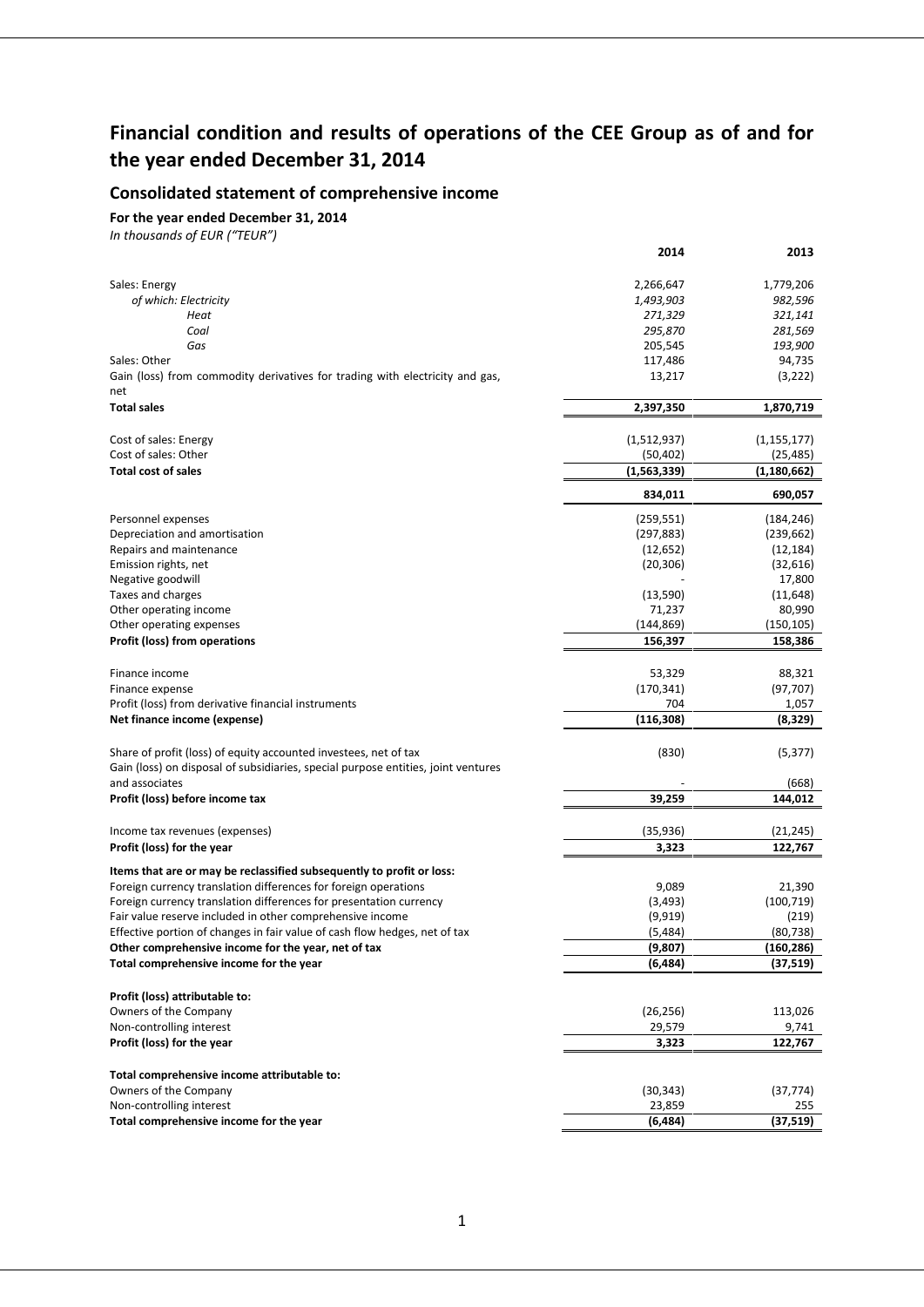## **Consolidated statement of financial position**

## **As of December 31, 2014**

|                                                       | 2014                   | 2013              |
|-------------------------------------------------------|------------------------|-------------------|
| <b>Assets</b>                                         |                        |                   |
| Property, plant and equipment                         | 2,245,936              | 2,433,472         |
| Intangible assets                                     | 154,996                | 186,685           |
| Goodwill                                              | 96,241                 | 92,545            |
| Investment property                                   |                        | 324               |
| Participations with significant influence             | 127,376                | 260,800           |
| Financial instruments and other financial assets      | 337,248                | 274,406           |
| of which receivables from the parent company          | 280,096                | 261,285           |
| Trade receivables and other assets                    | 28,999                 | 29,333            |
| Deferred tax assets                                   | 9,627                  | 8,014             |
| Total non-current assets                              | 3,000,423              | 3,285,579         |
|                                                       |                        |                   |
| Inventories                                           | 77,022                 | 69,992            |
| Extracted minerals and mineral products               | 7,926                  | 6,136             |
| Trade receivables and other assets                    | 338,959                | 318,290           |
| Financial instruments and other financial assets      | 491,959                | 516,842           |
| of which receivables from the parent company          | 486,141<br>2,803       | 467,104           |
| Prepayments and other deferrals<br>Tax receivables    |                        | 3,345             |
| Cash and cash equivalents                             | 21,448                 | 13,406<br>288,321 |
| Assets/disposal groups held for sale                  | 238,387<br>26,131      | 49                |
| <b>Total current assets</b>                           |                        | 1,216,381         |
| <b>Total assets</b>                                   | 1,204,635<br>4,205,058 | 4,501,960         |
|                                                       |                        |                   |
| <b>Equity</b>                                         |                        |                   |
| Share capital                                         | 78                     | 78                |
| Reserves                                              | (311, 368)             | 529,657           |
| Retained earnings                                     | 494,598                | 445,433           |
| Total equity attributable to equity holders           | 183,308                | 975,168           |
| Non-controlling interest                              | 462,175                | 480,186           |
| <b>Total equity</b>                                   | 645,483                | 1,455,354         |
|                                                       |                        |                   |
| <b>Liabilities</b>                                    |                        |                   |
| Loans and borrowings                                  | 1,760,444              | 1,513,784         |
| of which owed to the parent company                   |                        |                   |
| Financial instruments and other financial liabilities | 680                    | 1,649             |
| Provisions                                            | 360,247                | 339,219           |
| Deferred income                                       | 63,996                 | 39,898            |
| Deferred tax liabilities                              | 242,325                | 269,463           |
| Trade payables and other liabilities                  | 71,951                 | 76,679            |
| <b>Total non-current liabilities</b>                  | 2,499,643              | 2,240,692         |
|                                                       |                        |                   |
| Trade payables and other liabilities                  | 350,993                | 384,094           |
| Loans and borrowings                                  | 400,791                | 312,491           |
| of which owed to the parent company                   | 262,435                | 2,287             |
| Liabilities from returned capital contribution        | 194,268                |                   |
| of which owed to the parent company                   | 194,268                |                   |
| Financial instruments and other financial liabilities | 830                    | 5,587             |
| Provisions                                            | 83,248                 | 93,726            |
| Deferred income                                       | 4,015                  | 2,124             |
| Current income tax liability                          | 9,372                  | 7,892             |
| Liabilities from disposal groups held for sale        | 16,415                 |                   |
| <b>Total current liabilities</b>                      | 1,059,932              | 805,914           |
| <b>Total liabilities</b>                              | 3,559,575              | 3,046,606         |
| <b>Total equity and liabilities</b>                   | 4,205,058              | 4,501,960         |
|                                                       |                        |                   |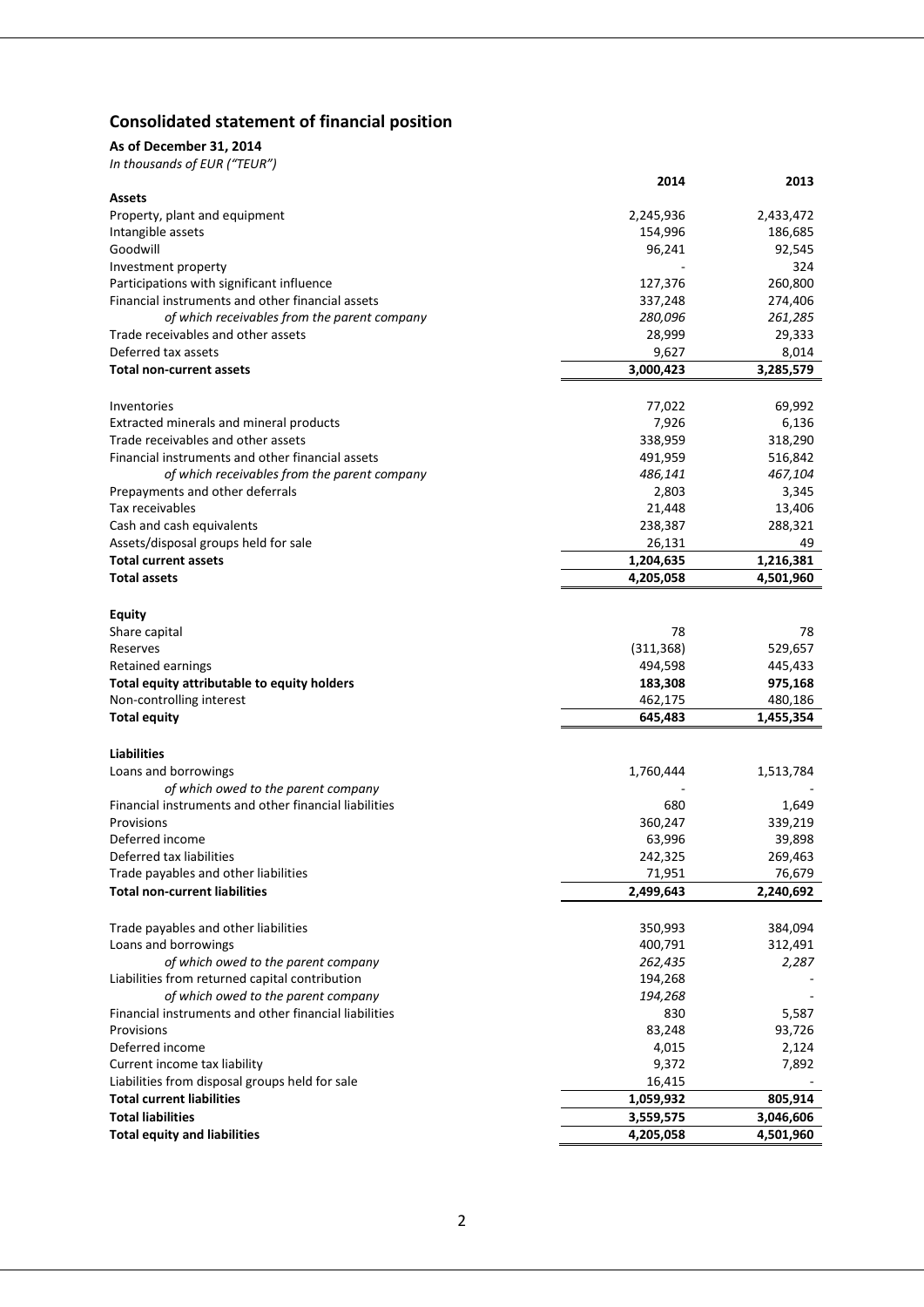## **Consolidated statement of cash flows**

## **For the year ended December 31, 2014**

|                                                                               | 2014       | 2013       |
|-------------------------------------------------------------------------------|------------|------------|
| <b>OPERATING ACTIVITIES</b>                                                   |            |            |
| Profit (loss) for the year                                                    | 3,323      | 122,767    |
| Adjustments for:                                                              |            |            |
| Income taxes                                                                  | 35,936     | 21,245     |
| Depreciation and amortisation                                                 | 297,883    | 239,662    |
| Dividend income                                                               | (1, 165)   |            |
| Impairment losses on property, plant and equipment and                        | 855        | 20,471     |
| intangible assets                                                             |            |            |
| Change in fair value of investment property                                   |            | 11         |
| Loss on disposal of property, plant and equipment,                            | 1,361      | 4,183      |
| investment property and intangible assets                                     |            |            |
| (Gain) on disposal of inventories                                             | (178)      | (370)      |
| <b>Emission rights</b>                                                        | 20,306     | 32,616     |
| (Gain) on disposal of subsidiaries, special purpose entities,                 |            | 668        |
| joint-ventures, associates and non-controlling interests                      |            |            |
| Share of (profit) loss of equity accounted investees                          | 830        | 5,377      |
| (Gain) loss on financial instruments                                          | (704)      | 2,165      |
| Net interest expense                                                          | 121,976    | 64,660     |
| Change in allowance for impairment to trade receivables                       | 3,545      | 11,665     |
| and other assets, write-offs                                                  |            |            |
| Change in provisions                                                          | (1, 190)   | (10, 342)  |
| Negative goodwill                                                             |            | (17, 800)  |
| Unrealised foreign exchange (gains) losses, net                               | 15,473     | 17,554     |
| Operating profit before changes in working capital                            | 498,251    | 514,532    |
| Change in financial instruments at other than fair value                      | (10, 904)  | (440, 485) |
| Change in trade receivables and other assets                                  | (21, 466)  | 27,519     |
| Change in inventories (including proceeds from sale)                          | (7,880)    | (26, 394)  |
| Change in extracted minerals and mineral products                             | (1,790)    | (1,959)    |
| Change in assets held for sale and related liabilities                        | (2, 351)   |            |
| Change in trade payables and other liabilities                                | (26, 849)  | (43, 138)  |
| Cash generated from (used in) operations                                      | 427,011    | 30,075     |
|                                                                               |            |            |
| Interest paid                                                                 | (85, 640)  | (83, 443)  |
| Income taxes paid                                                             | (59, 398)  | (55, 761)  |
| Cash flows generated from (used in) operating activities                      | 281,973    | (109, 129) |
| <b>INVESTING ACTIVITIES</b>                                                   |            |            |
| Received dividends                                                            | 5,114      | 25,470     |
| Proceeds from sale of financial instruments - derivatives                     | 3,578      | 4,171      |
| Acquisition of property, plant and equipment, investment property             | (133, 694) | (98, 839)  |
| and intangible assets                                                         |            |            |
| Purchase of emission rights                                                   | (17, 180)  | (12, 448)  |
| Proceeds from sale of emission rights                                         | 7,161      | 1,156      |
| Proceeds from sale of property, plant and equipment, investment               | 7,526      | 3,403      |
| property and intangible assets                                                |            |            |
| Acquisition of subsidiaries and special purpose entities, net of cash         | 3,477      | (263, 452) |
| acquired<br>Net cash inflow from disposal of subsidiaries and special purpose |            | 7,052      |
| entities including received dividends                                         |            |            |
| Increase in participation in existing subsidiaries and special purpose        |            | (7, 256)   |
| entities                                                                      |            |            |
| Interest received                                                             | 675        | 653        |
| Cash flows from (used in) investing activities                                | (123, 343) | (340,090)  |
|                                                                               |            |            |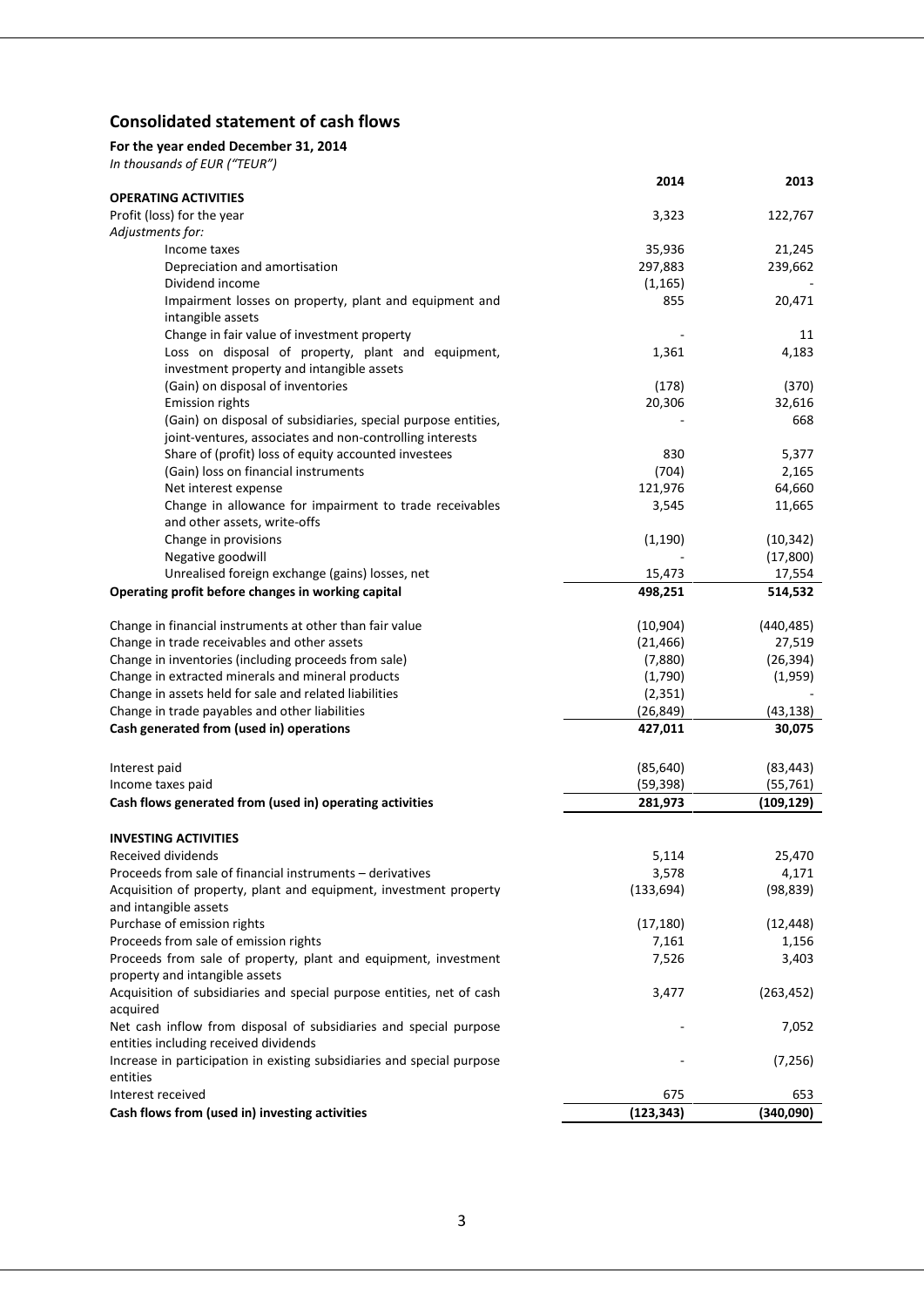| <b>FINANCING ACTIVITIES</b>                          |            |            |
|------------------------------------------------------|------------|------------|
| Proceeds from issue of share capital                 |            | 1,171      |
| Proceeds from loans received                         | 164.314    | 1,038,861  |
| Repayments of borrowings                             | (808, 024) | (893, 481) |
| Proceeds from bonds issued                           | 492,203    | 591,689    |
| Payment of finance lease liabilities                 |            | (81)       |
| Dividends paid                                       | (54,895)   | (315, 530) |
| Cash flows from (used in) financing activities       | (206, 402) | 422,629    |
|                                                      |            |            |
| Net increase (decrease) in cash and cash equivalents | (47, 772)  | (26, 590)  |
| Cash and cash equivalents at beginning of the year   | 288,321    | 325,177    |
| Effect of exchange rate fluctuations on cash held    | (2, 162)   | (10, 266)  |
| Cash and cash equivalents at end of the year         | 238.387    | 288.321    |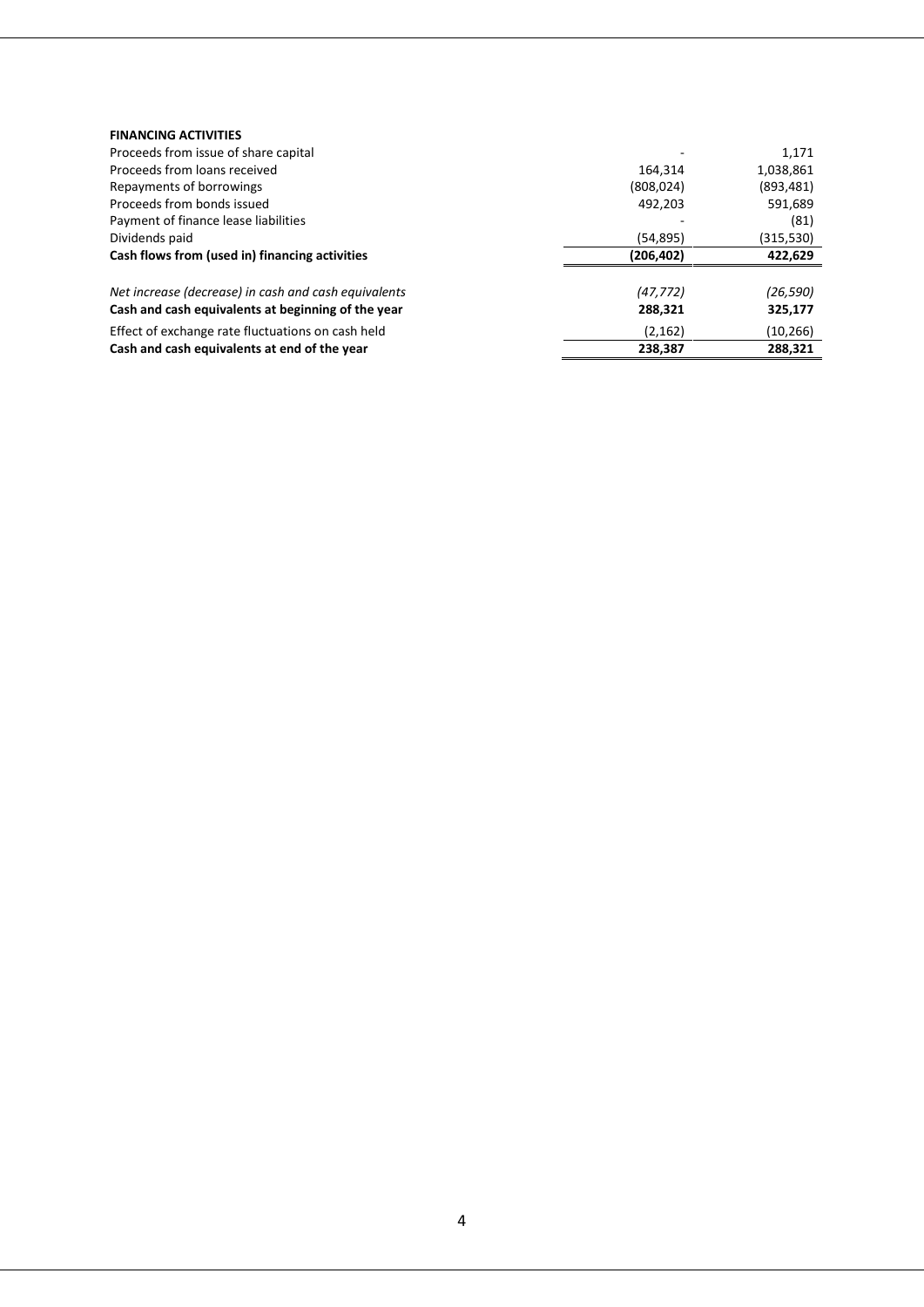## **Description of material differences in the financial condition and results of operations between CE Energy and EP Energy (both on a fully consolidated basis)**

For information purposes, on December 30, 2013, CE Energy drew a bank loan of EUR 269.6 million and provided funds of EUR 261.3 million to Energetický a průmyslový holding.

On January 24, 2014, CE Energy acquired all of the outstanding shares of EP Energy from Energetický a průmyslový holding for EUR 1,500.3 million and recognized a subordinated intercompany loan of the same amount.

On January 30, 2014, EP Energy provided a loan of EUR 60.0 million to CE Energy.

On January 30, 2014, CE Energy made a repayment of the bank loan of EUR 45.9 million.

On February 7, 2014, CE Energy issued Senior Notes due in 2021 (the "2021 Notes") of EUR 500.0 million, pursuant to an intercreditor agreement. The 2021 Notes bear interest at 7.000% per annum, payable semi-annually on each 1 February and August 1, beginning on 1 August 2014. The intercompany loans to Energetický a průmyslový holding are subordinated to the 2021 Notes.

The 2021 Notes are secured by a pledge of 100% of the capital stock of CE Energy and by a pledge of 50% minus one share of the capital stock of EP Energy. The indenture pursuant to which the 2021 Notes were issued contains a number of restrictive covenants, including limitations on the ability of subsidiaries to upstream payments to CE Energy, the incurrence of indebtedness, restricted payments, transactions with affiliates, liens and sales of assets.

On February 7, 2014, proceeds from the 2021 Notes less upfront fee were used for a repayment of a remaining balance of the bank loan amounting to EUR 223.8 million and for a repayment of a part of the intercompany loans totalling EUR 250.5 million.

On May 7, 2014, EPE declared and distributed a dividend of EUR 89.9 million to CE Energy which was then used as a partial repayment of the intercompany loan to Energetický a průmyslový holding.

On July 31, 2014, CE Energy paid EUR 16.9 million of bond interests.

On August 14, 2014, CE Energy, as a sole shareholder of EPE, decided on a non-cash decrease of share capital by EUR 243 million (CZK 6,725 million) to optimise the EPE's capital structure.

On October 22, 2014 CE Energy received an interim dividend from EP Energy totalling EUR 18 million.

At the end of 2014, Energetický a průmyslový holding capitalised EUR 691 million of the previously provided non-interest bearing intercompany loan to CE Energy's equity.

For additional information on Economy and Market development, Reporting and Management's discussion and analysis of financial condition and results of operations, Risk factors please also refer to the Report on the year ended December 31, 2014 for EP Energy, a.s.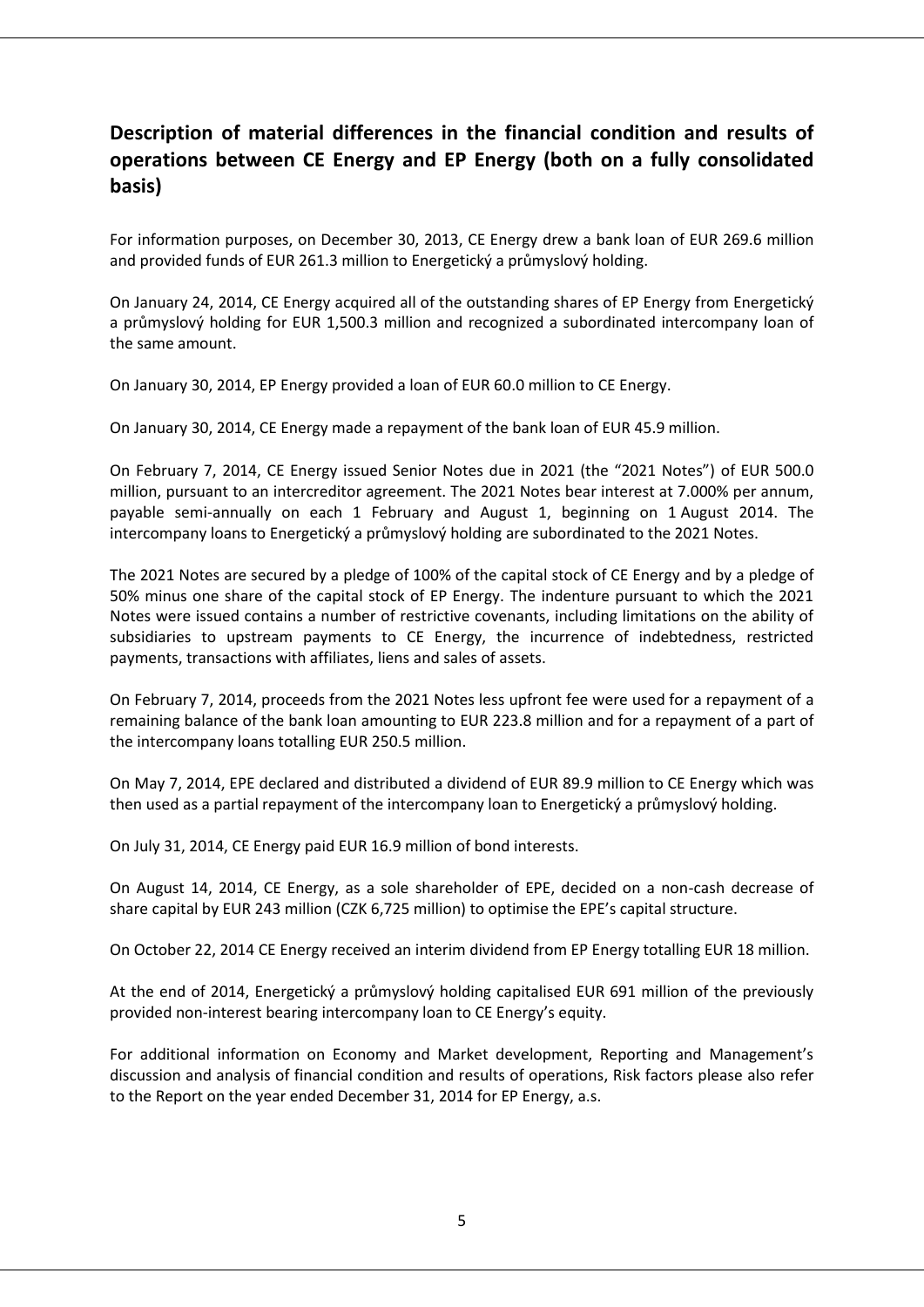## **Subsequent events**

During January 2015, CE Energy drew a new bank loan from UniCredit Bank Czech Republic and Slovakia, a.s. ("the Bank") totalling EUR 75 million, which was used to purchase bonds in the same amount. On March 11, 2015, the bonds were cancelled. The Bank's security is at the same level as that of the bond holders.

In February 2015 the European Court of Justice issued preliminary ruling on gas emission allowances taxation in the Czech Republic. The Czech Republic levied a gift tax at a rate of 32% on greenhouse gas emission allowances acquired free of charge for electricity production. The European Court of Justice concluded that European law (namely Article 10 of Directive 2003/87/EC of the European Parliament and of the Council of October 13, 2003) precludes the imposition of such tax if it does not respect the 10% ceiling on the allocation of emission allowances for consideration laid down in cited article. The Supreme Administrative Court of the Czech Republic is now obliged to apply this preliminary ruling and to determine an amount in which the tax shall be refundable. Following the Supreme Administrative Court ruling that is expected to be issued this year, the other public authorities (courts, tax offices) should conclude all disputes regarding the tax payment in such a way that the tax shall be refunded (in the amount set by the Supreme Administrative Court ruling). With respect to the CEE Group the refund might be in the region of up to EUR 18 million.

On February 5, 2015, a non-cash decrease in the registered capital of EP Energy, a.s. by EUR 243 million (CZK 6,725 million) was recorded in the Commercial Register. As at the same date, a principal of a short-term loan granted by EP Energy, a.s. of EUR 60 million was offset with a receivable relating to the decreased registered capital. The remaining portion of the receivable of EUR 183 million was ceded to Energetický a průmyslový holding, a.s. at the same date. Subsequently, a receivable from the ceded receivable, and a loan provided to EPH, totalling EUR 261 million including a portion of unpaid interest was fully offset with the received non-interest bearing loan amounting to EUR 458 million. As a result, the principals of all loans provided between CEE and EPH were fully offset.

In March 2015, Moody's issued an update on CE Energy's rating: Corporate Family Rating – Ba2 with outlook stable.

On 28 April 2015, CE Energy entered into a loan agreement as a borrower with UniCredit Bank Czech Republic and Slovakia, a.s. ("UNI") as a lender ("CEE UNI Loan Agreement"). The CEE UNI Loan Agreement provides for a loan of up to EUR 100,000 thousand for the main purpose of refinancing a EUR 75,000 thousand loan between CEE and UNI and for financing of repurchase of the CEE bonds by CE Energy.

Except for the matters described above and elsewhere in the Report on the year ended December 31, 2014 for CE Energy, a.s. or EP Energy, a.s. or in the Notes to Consolidated Financial Statements of EP Energy, a.s. and CE Energy, a.s. as of and for the year ended December 31, 2014, the CEE's management is not aware of any other material subsequent events that could have an effect on the consolidated financial statements as at December 31, 2014.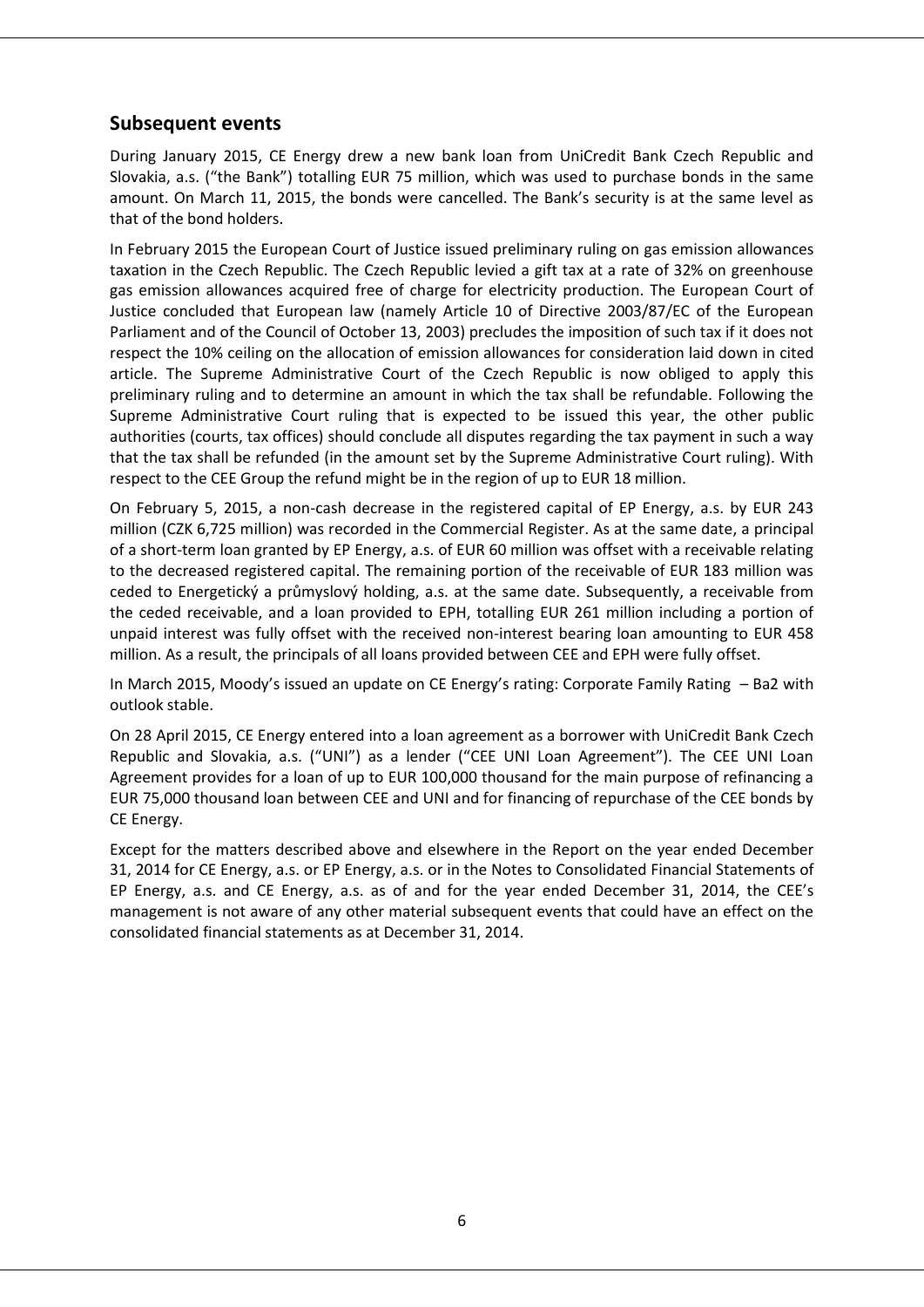## **Appendix 1**

## **Details of adjustments recorded to the EPE's consolidated financial statements as of and for the year ended December 31, 2014 to derive CEE's consolidated financial statements for the same period**

The following tables set forth the consolidated statement of comprehensive income of CE Energy for the year ended December 31, 2014, the consolidated statement of financial position of CE Energy as of December 31, 2014, and the consolidated statement of cash flows of CE Energy for the year ended December 31, 2014 derived from the EPE's consolidated financial statements for the year ended December 31, 2014.

#### **Consolidated statement of comprehensive income**

## **For the year ended December 31, 2014**

|                                                                                     | <b>EPE consolidated</b><br>figures <sup>1</sup> | <b>CEE</b> standalone<br>income statement <sup>2</sup> | Intercompany<br>eliminations <sup>3</sup> | Related FX impact <sup>4</sup> | <b>CE Energy</b><br>consolidated |
|-------------------------------------------------------------------------------------|-------------------------------------------------|--------------------------------------------------------|-------------------------------------------|--------------------------------|----------------------------------|
|                                                                                     |                                                 | <b>Adjustment 1</b>                                    | <b>Adjustment 2</b>                       | <b>Adjustment 3</b>            | figures                          |
|                                                                                     | (audited)                                       | (unaudited)                                            | (unaudited)                               | (unaudited)                    | (audited)                        |
| Sales: Energy                                                                       | 2,266,647                                       |                                                        |                                           |                                | 2,266,647                        |
| of which: Electricity                                                               | 1,493,903                                       |                                                        |                                           |                                | 1,493,903                        |
| Heat                                                                                | 271,329                                         |                                                        |                                           |                                | 271,329                          |
| Coal                                                                                | 295,870                                         |                                                        |                                           |                                | 295,870                          |
| Gas                                                                                 | 205,545                                         |                                                        |                                           |                                | 205,545                          |
| Sales: Other                                                                        | 117,486                                         |                                                        |                                           |                                | 117,486                          |
| Gain (loss) from commodity derivatives for trading with electricity and gas,<br>net | 13,217                                          |                                                        |                                           |                                | 13,217                           |
| <b>Total sales</b>                                                                  | 2,397,350                                       | $\overline{\phantom{a}}$                               | $\overline{\phantom{a}}$                  | $\overline{\phantom{a}}$       | 2,397,350                        |
| Cost of sales: Energy                                                               | (1,512,937)                                     |                                                        |                                           |                                | (1,512,937)                      |
| Cost of sales: Other                                                                | (50, 402)                                       |                                                        |                                           |                                | (50, 402)                        |
| <b>Total cost of sales</b>                                                          | (1,563,339)                                     | $\overline{\phantom{a}}$                               | $\sim$                                    |                                | (1,563,339)                      |
|                                                                                     | 834,011                                         |                                                        |                                           |                                | 834,011                          |
| Personnel expenses                                                                  | (259, 551)                                      |                                                        |                                           |                                | (259, 551)                       |
| Depreciation and amortisation                                                       | (297, 883)                                      |                                                        |                                           |                                | (297, 883)                       |
| Repairs and maintenance                                                             | (12, 652)                                       |                                                        |                                           |                                | (12, 652)                        |
| Emission rights, net                                                                | (20, 306)                                       |                                                        |                                           |                                | (20, 306)                        |
| Taxes and charges                                                                   | (13, 590)                                       |                                                        |                                           |                                | (13, 590)                        |
| Other operating income                                                              | 71,317                                          |                                                        | (80)                                      |                                | 71,237                           |
| Other operating expenses                                                            | (144, 740)                                      | (129)                                                  |                                           | $\overline{\phantom{a}}$       | (144, 869)                       |
| Profit (loss) from operations                                                       | 156,606                                         | (129)                                                  | (80)                                      | $\blacksquare$                 | 156,397                          |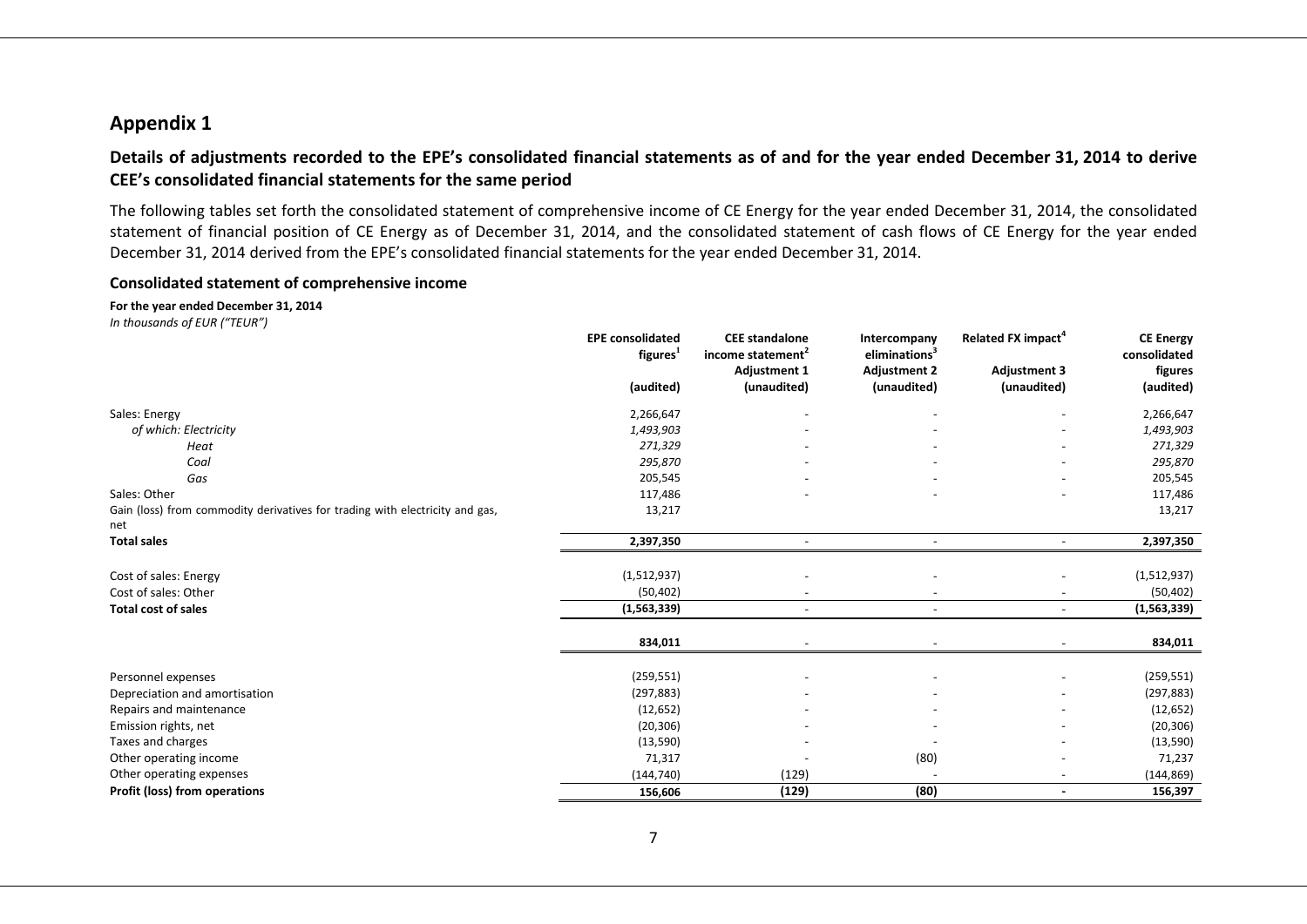| Finance income                                                             | 36,028    | 19,277   | (1,976)   |                          | 53,329     |
|----------------------------------------------------------------------------|-----------|----------|-----------|--------------------------|------------|
| Finance expense                                                            | (90, 690) | (81,707) | 2,056     |                          | (170, 341) |
| Profit (loss) from derivative financial instruments                        | 659       | 45       |           |                          | 704        |
| Income from controlled entities                                            |           | 89,921   | (89, 921) |                          |            |
| Net finance income (expense)                                               | (54,003)  | 27,536   | (89, 841) |                          | (116, 308) |
|                                                                            |           |          |           |                          |            |
| Share of profit (loss) of equity accounted investees, net of tax           | (830)     |          |           |                          | (830)      |
| Profit (loss) before income tax                                            | 101,773   | 27,407   | (89, 921) | $\blacksquare$           | 39,259     |
| Income tax revenues (expenses)                                             | (34, 524) | (1, 412) |           | $\overline{\phantom{a}}$ | (35, 936)  |
| Profit (loss) for the period                                               | 67,249    | 25,995   | (89, 921) |                          | 3,323      |
| Items that are or may be reclassified subsequently to profit or loss:      |           |          |           |                          |            |
| Foreign currency translation differences for foreign operations            | 9,089     |          |           |                          | 9,089      |
| Foreign currency translation differences for presentation currency         | (7,158)   |          |           | 3,665                    | (3, 493)   |
| Fair value reserve included in other comprehensive income                  | (9.919)   |          |           |                          | (9, 919)   |
| Effective portion of changes in fair value of cash flow hedges, net of tax | (5,484)   |          |           |                          | (5,484)    |
| Other comprehensive income for the period, net of tax                      | (13, 472) |          |           | 3,665                    | (9,807)    |
| Total comprehensive income for the period                                  | 53,777    | 25,995   | (89, 921) | 3,665                    | (6, 484)   |
| Profit (loss) attributable to:                                             |           |          |           |                          |            |
| Owners of the Company                                                      | 37,670    | 25,995   | (89, 921) |                          | (26, 256)  |
| Non-controlling interest                                                   | 29,579    |          |           |                          | 29,579     |
| Profit (loss) for the period                                               | 67,249    | 25,995   | (89, 921) |                          | 3,323      |
| Total comprehensive income attributable to:                                |           |          |           |                          |            |
| Owners of the Company                                                      | 29,918    | 25,995   | (89, 921) | 3,665                    | (30, 343)  |
| Non-controlling interest                                                   | 23,859    |          |           |                          | 23,859     |
| Total comprehensive income for the period                                  | 53,777    | 25,995   | (89, 921) | 3,665                    | (6, 484)   |

(1) Audited consolidated statement of comprehensive income of EP Energy, a.s. for the year ended December 31, 2014

(2) In the Adjustment 1, EPE consolidated figures have been adjusted to include CEE statutory statement of comprehensive income for the year ended December 31, 2014.

(3) The Adjustment 2 covers eliminations of intercompany transactions between EPE and CEE for the year ended December 31, 2014.

(4) The Adjustment 3 represents foreign exchange differences.

#### **Consolidated statement of financial position**

**As of December 31, 2014**

*In thousands of EUR ("TEUR")*

**EPE consolidated CEE standalone Intercompany Elimination of CE Energy**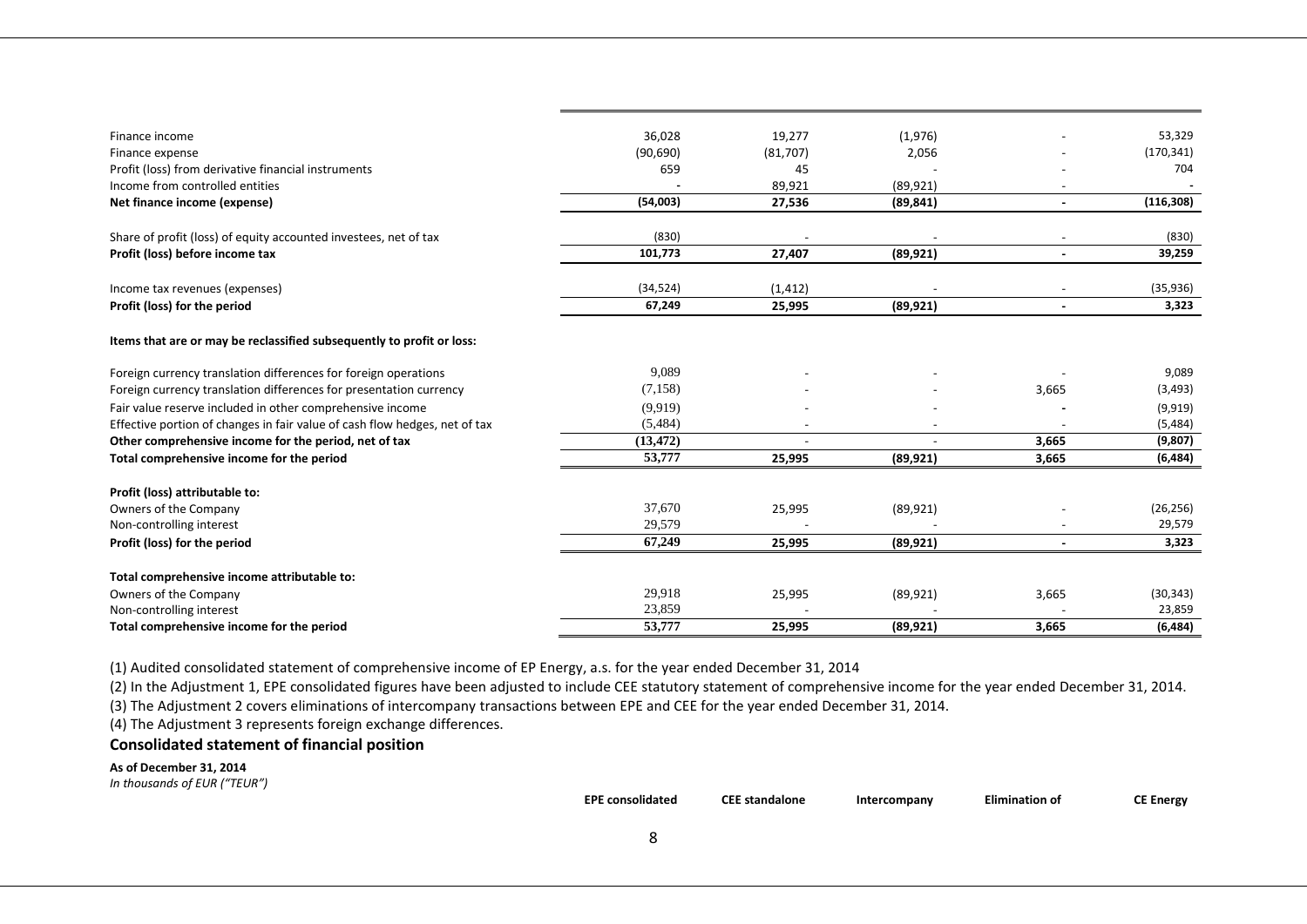|                                                    | figures <sup>1</sup>   | statement of<br>financial position <sup>2</sup> | eliminations <sup>3</sup> | investment and<br>equity of EPE and<br>related FX impact <sup>4</sup> | consolidated<br>figures |
|----------------------------------------------------|------------------------|-------------------------------------------------|---------------------------|-----------------------------------------------------------------------|-------------------------|
|                                                    |                        | <b>Adjustment 1</b>                             | <b>Adjustment 2</b>       | <b>Adjustment 3</b>                                                   |                         |
|                                                    | (audited)              | (unaudited)                                     | (unaudited)               | (unaudited)                                                           | (audited)               |
| Assets                                             |                        |                                                 |                           |                                                                       |                         |
| Property, plant and equipment                      | 2,245,936              |                                                 |                           |                                                                       | 2,245,936               |
| Intangible assets                                  | 154,996                |                                                 |                           |                                                                       | 154,996                 |
| Goodwill                                           | 96,241                 |                                                 |                           |                                                                       | 96,241                  |
| Investment property                                |                        |                                                 |                           |                                                                       |                         |
| Participations with control                        |                        | 1,489,447                                       |                           | (1,489,447)                                                           |                         |
| Participations with significant influence          | 127,376                |                                                 |                           |                                                                       | 127,376                 |
| Financial instruments and other financial assets   | 57,152                 | 280,096                                         |                           |                                                                       | 337,428                 |
| of which receivables from the parent company       |                        | 280,086                                         |                           |                                                                       | 280,096                 |
| Trade receivables and other assets                 | 28,999                 |                                                 |                           |                                                                       | 28,999                  |
| Deferred tax assets                                | 9,627                  |                                                 |                           |                                                                       | 9,627                   |
| <b>Total non-current assets</b>                    | 2,720,327              | 1,769,543                                       |                           | (1,489,447)                                                           | 3,000,423               |
| Inventories                                        | 77,022                 |                                                 |                           |                                                                       |                         |
| Extracted minerals and mineral products            | 7,926                  |                                                 |                           |                                                                       | 77,022<br>7,926         |
| Trade receivables and other assets                 | 356,919                | 17                                              | (17, 977)                 |                                                                       | 338,959                 |
| Financial instruments and other financial assets   | 553,933                |                                                 | (61, 974)                 |                                                                       | 491,959                 |
| of which receivables from the parent company       | 548,115                |                                                 | (61, 974)                 |                                                                       | 486,141                 |
| Prepayments and other deferrals                    | 2,803                  |                                                 |                           |                                                                       | 2,803                   |
| Tax receivables                                    | 21,441                 | $\overline{7}$                                  |                           |                                                                       | 21,448                  |
|                                                    |                        |                                                 |                           |                                                                       |                         |
| Cash and cash equivalents                          | 200,978                | 37,409                                          |                           |                                                                       | 238,387                 |
| Assets/disposal groups held for sale               | 26,131                 |                                                 |                           | $\overline{\phantom{a}}$                                              | 26,131                  |
| <b>Total current assets</b><br><b>Total assets</b> | 1,247,153<br>3,967,480 | 37,433<br>1,806,976                             | (79, 951)<br>(79, 951)    | (1,489,447)                                                           | 1,204,635<br>4,205,058  |
|                                                    |                        |                                                 |                           |                                                                       |                         |
| <b>Equity</b>                                      |                        |                                                 |                           |                                                                       |                         |
| Share capital                                      | 769,180                | 78                                              |                           | (769, 180)                                                            | 78                      |
| Share premium                                      | 116,434                |                                                 |                           | (116, 434)                                                            |                         |
| Reserves                                           | (438, 802)             | 738,425                                         |                           | (610, 991)                                                            | (311, 368)              |
| <b>Retained earnings</b>                           | 462,084                | 25,356                                          |                           | 7,158                                                                 | 494,598                 |
| Total equity attributable to equity holders        | 908,896                | 763,859                                         |                           | (1,489,447)                                                           | 183,308                 |
| Non-controlling interest                           | 462,175                |                                                 |                           |                                                                       | 462,175                 |
| <b>Total equity</b>                                | 1,371,071              | 763,859                                         | $\blacksquare$            | (1,489,447)                                                           | 645,483                 |
| <b>Liabilities</b>                                 |                        |                                                 |                           |                                                                       |                         |
| Loans and borrowings                               | 1,267,328              | 493,116                                         |                           |                                                                       | 1,760,444               |
|                                                    |                        |                                                 |                           |                                                                       |                         |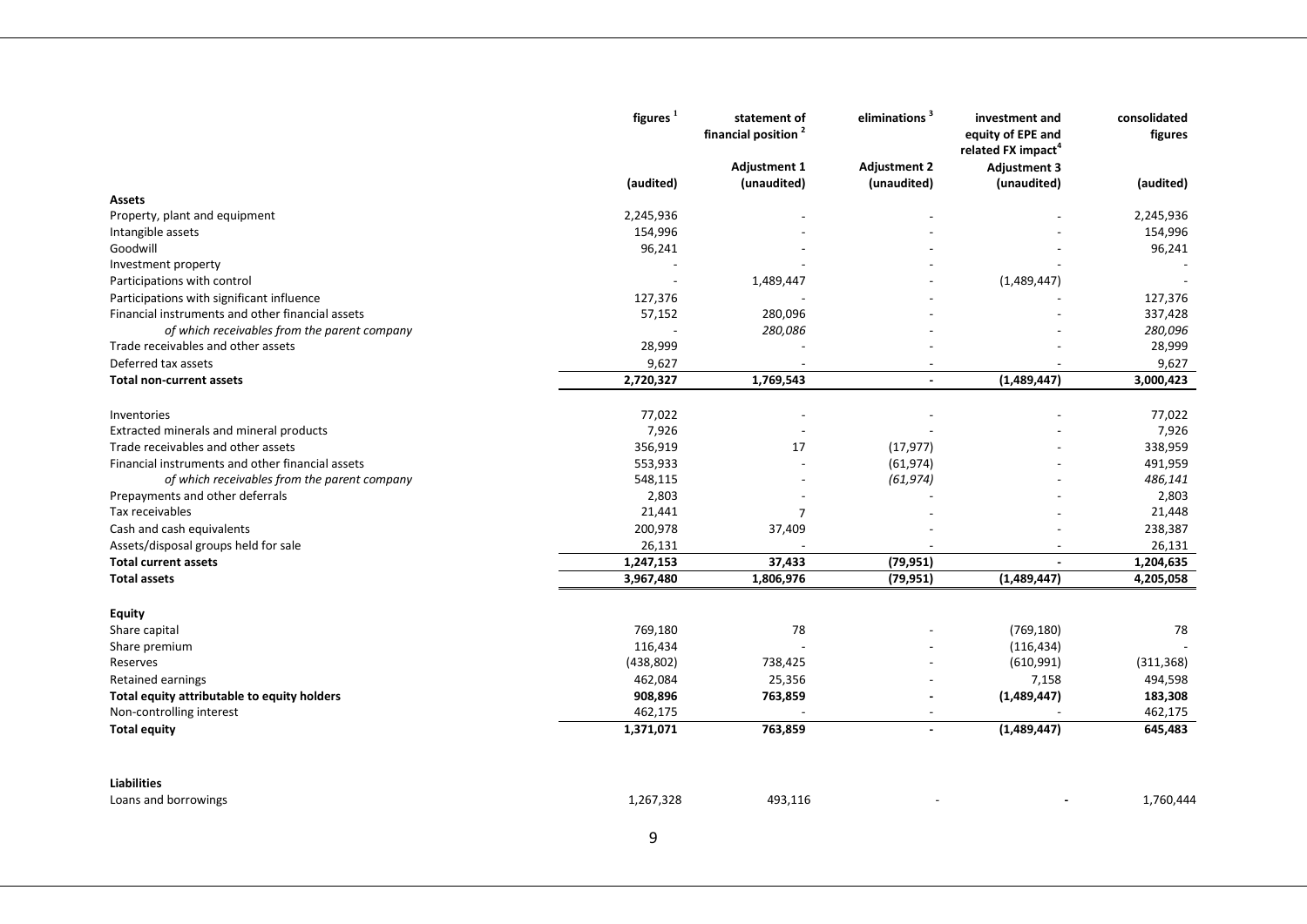| of which owed to the parent company                   |           |           |                          |             |           |
|-------------------------------------------------------|-----------|-----------|--------------------------|-------------|-----------|
| Financial instruments and other financial liabilities | 680       |           |                          |             | 680       |
| Provisions                                            | 360,247   |           | $\overline{\phantom{a}}$ |             | 360,247   |
| Deferred income                                       | 63,996    |           | $\overline{\phantom{a}}$ |             | 63,996    |
| Deferred tax liabilities                              | 240,922   | 1,403     |                          |             | 242,325   |
| Trade payables and other liabilities                  | 71,951    |           |                          |             | 71,951    |
| <b>Total non-current liabilities</b>                  | 2,005,124 | 494,519   |                          |             | 2,499,643 |
| Trade payables and other liabilities                  | 350,975   | 17,995    | (17, 977)                |             | 350,993   |
| Loans and borrowings                                  | 126,430   | 336,335   | (61, 974)                |             | 400,791   |
| of which owed to the parent company                   | 2,462     | 259,973   |                          |             | 262,435   |
| Liabilities from returned capital contribution        |           | 194,268   |                          |             | 194,268   |
| of which owed to the parent company                   |           | 194,268   | $\overline{\phantom{a}}$ |             | 194,268   |
| Financial instruments and other financial liabilities | 830       |           |                          |             | 830       |
| Provisions                                            | 83,248    |           |                          |             | 83,248    |
| Deferred income                                       | 4,015     |           | $\overline{\phantom{a}}$ |             | 4,015     |
| Current income tax liability                          | 9,372     |           | $\overline{\phantom{a}}$ |             | 9,372     |
| Liabilities from disposal groups held for sale        | 16,415    |           |                          |             | 16,415    |
| <b>Total current liabilities</b>                      | 591,285   | 548,598   | (79, 951)                |             | 1,059,932 |
| <b>Total liabilities</b>                              | 2,596,409 | 1,043,117 | (79, 951)                |             | 3,559,575 |
| <b>Total equity and liabilities</b>                   | 3,967,480 | 1,806,976 | (79, 951)                | (1,489,447) | 4,205,058 |

(1) Audited consolidated statement of financial position of EP Energy, a.s. as of December 31, 2014

(2) In the Adjustment 1, EPE consolidated figures have been adjusted to include the CEE statutory statement of financial position as of December 31, 2014.

(3) The Adjustment 2 covers eliminations of intercompany balances between EPE and CEE as of December 31, 2014.

(4) The Adjustment 3 is related to elimination of investment of CEE in EPE in the amount of EUR 1,500.3 million together with the associated FX impact and to elimination of equity of EPE.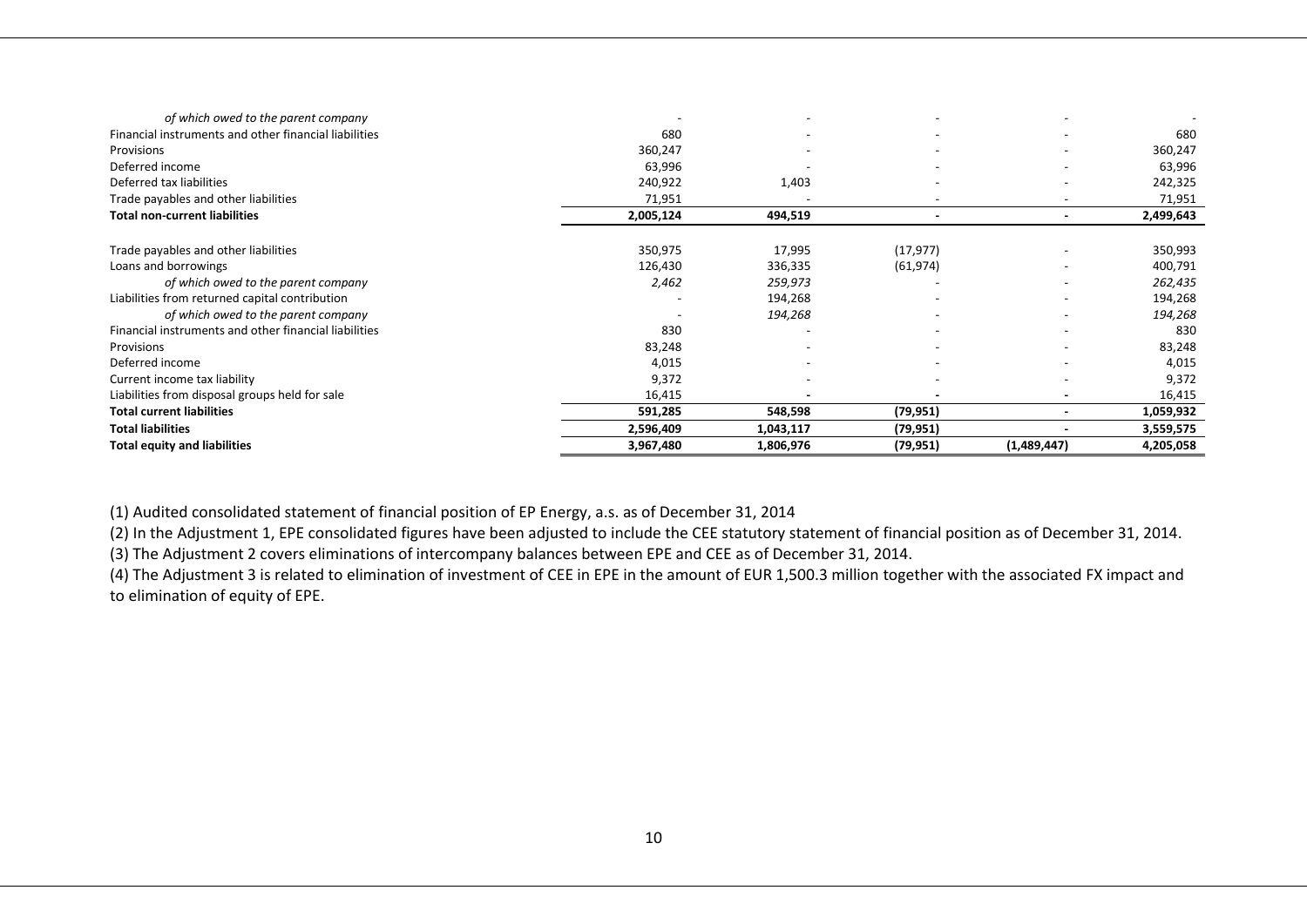## **Consolidated statement of cash flows**

## **For the year ended December 31, 2014**

|                                                                                                 | <b>EPE consolidated</b><br>figures <sup>1</sup> | <b>CEE</b> standalone<br>statement of cash<br>flows incl. impact<br>from CEE<br>consolidation <sup>2</sup> | <b>Bonds issue</b>                 | <b>Repayment of</b><br>purchase price | <b>Proceeds from</b><br>loans and<br>repayments of<br>borrowings <sup>5</sup> | Intercompany<br>eliminations <sup>6</sup> | <b>CE Energy</b><br>consolidated<br>figures |
|-------------------------------------------------------------------------------------------------|-------------------------------------------------|------------------------------------------------------------------------------------------------------------|------------------------------------|---------------------------------------|-------------------------------------------------------------------------------|-------------------------------------------|---------------------------------------------|
|                                                                                                 | (audited)                                       | <b>Adjustment 1</b><br>(unaudited)                                                                         | <b>Adjustment 2</b><br>(unaudited) | <b>Adjustment 3</b><br>(unaudited)    | <b>Adjustment 4</b><br>(unaudited)                                            | <b>Adjustment 5</b><br>(unaudited)        | (audited)                                   |
| <b>OPERATING ACTIVITIES</b>                                                                     |                                                 |                                                                                                            |                                    |                                       |                                                                               |                                           |                                             |
| Profit (loss) for the year                                                                      | 67,249                                          | 25,995                                                                                                     |                                    |                                       |                                                                               | (89, 921)                                 | 3,323                                       |
| Adjustments for:                                                                                |                                                 |                                                                                                            |                                    |                                       |                                                                               |                                           |                                             |
| Income taxes                                                                                    | 34,524                                          | 1,412                                                                                                      |                                    |                                       |                                                                               |                                           | 35,936                                      |
| Depreciation and amortisation                                                                   | 297,883                                         |                                                                                                            |                                    |                                       |                                                                               |                                           | 297,883                                     |
| Dividend income                                                                                 | (1, 165)                                        | (89, 921)                                                                                                  |                                    |                                       |                                                                               | 89,921                                    | (1, 165)                                    |
| Impairment losses on property, plant and equipment<br>and intangible assets                     | 855                                             |                                                                                                            |                                    |                                       |                                                                               |                                           | 855                                         |
| Loss on disposal of property, plant and equipment,<br>investment property and intangible assets | 1,361                                           |                                                                                                            |                                    |                                       |                                                                               |                                           | 1,361                                       |
| (Gain) loss on disposal of inventories                                                          | (178)                                           |                                                                                                            |                                    |                                       |                                                                               |                                           | (178)                                       |
| <b>Emission rights</b>                                                                          | 20,306                                          |                                                                                                            |                                    |                                       |                                                                               |                                           | 20,306                                      |
| Share of (profit) loss of equity accounted investees                                            | 830                                             |                                                                                                            |                                    |                                       |                                                                               |                                           | 830                                         |
| (Gain) loss on financial instruments                                                            | (659)                                           | (45)                                                                                                       |                                    |                                       |                                                                               |                                           | (704)                                       |
| Net interest expense                                                                            | 59,142                                          | 62,834                                                                                                     |                                    |                                       |                                                                               |                                           | 121,976                                     |
| Change in allowance for impairment to trade<br>receivables and other assets, write-offs         | 3,545                                           |                                                                                                            |                                    |                                       |                                                                               |                                           | 3,545                                       |
| Change in provisions                                                                            | (1, 190)                                        |                                                                                                            |                                    |                                       |                                                                               |                                           | (1, 190)                                    |
| Unrealised foreign exchange (gains) losses, net                                                 | 10,503                                          | 4,970                                                                                                      |                                    |                                       |                                                                               |                                           | 15,473                                      |
| Operating profit before changes in working capital                                              | 493,006                                         | 5,245                                                                                                      | $\overline{a}$                     |                                       |                                                                               |                                           | 498,251                                     |
| Change in financial instruments at other than fair value                                        | (73, 810)                                       | 500                                                                                                        |                                    |                                       |                                                                               | 62,406                                    | (10, 904)                                   |
| Change in trade receivables and other assets                                                    | (21, 419)                                       | 17,953                                                                                                     |                                    |                                       |                                                                               | (18,000)                                  | (21, 466)                                   |
| Change in inventories (including proceeds from sale)                                            | (7,880)                                         |                                                                                                            |                                    |                                       |                                                                               |                                           | (7,880)                                     |
| Change in extracted minerals and mineral products                                               | (1,790)                                         |                                                                                                            |                                    |                                       |                                                                               |                                           | (1,790)                                     |
| Change in assets held for sale and related liabilities                                          | (2, 351)                                        |                                                                                                            |                                    |                                       |                                                                               |                                           | (2, 351)                                    |
| Change in trade payables and other liabilities                                                  | (26, 744)                                       | (105)                                                                                                      |                                    |                                       |                                                                               |                                           | (26, 849)                                   |
| Cash generated from (used in) operations                                                        | 359,012                                         | 23,593                                                                                                     | $\sim$                             | $\sim$                                | $\overline{a}$                                                                | 44,406                                    | 427,011                                     |
| Interest paid                                                                                   | (65, 268)                                       | (20, 372)                                                                                                  |                                    |                                       |                                                                               |                                           | (85, 640)                                   |
| Income taxes paid                                                                               | (59, 398)                                       |                                                                                                            |                                    |                                       |                                                                               |                                           | (59, 398)                                   |
| Cash flows generated from (used in) operating activities                                        | 234,346                                         | 3,221                                                                                                      |                                    |                                       |                                                                               | 44,406                                    | 281,973                                     |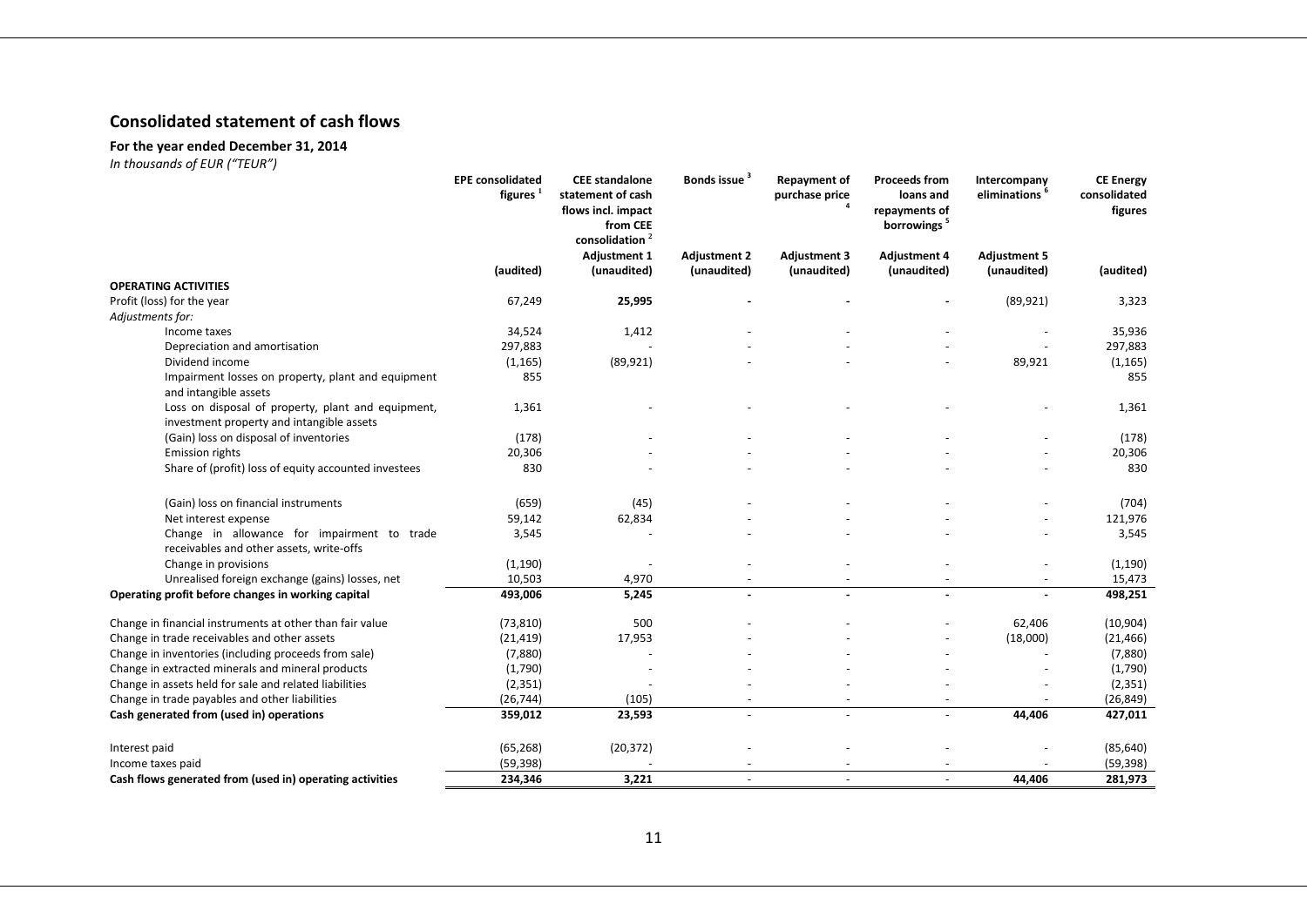#### **INVESTING ACTIVITIES**

| Received dividends                                               | 5,114      | 90,000 |         |            |            | (90,000)  | 5,114      |
|------------------------------------------------------------------|------------|--------|---------|------------|------------|-----------|------------|
| Proceeds from sale of financial instruments - derivatives        | 3,578      |        |         |            |            |           | 3,578      |
| Acquisition of property, plant and equipment, investment         | (133, 694) |        |         |            |            |           | (133, 694) |
| property and other intangible assets                             |            |        |         |            |            |           |            |
| Purchase of emission rights                                      | (17, 180)  |        |         |            |            |           | (17, 180)  |
| Proceeds from sale of emission rights                            | 7,161      |        |         |            |            |           | 7,161      |
| Proceeds from sale of property, plant and equipment,             | 7,526      |        |         |            |            |           | 7,526      |
| investment property and other intangible assets                  |            |        |         |            |            |           |            |
| Acquisition of subsidiaries and special purpose entities, net of | 3,477      |        |         |            |            |           | 3,477      |
| cash acquired                                                    |            |        |         |            |            |           |            |
| Interest received                                                | 675        |        |         |            |            |           | 675        |
| Cash flows from (used in) investing activities                   | (123,343)  | 90,000 |         |            |            | (90,000)  | (123,343)  |
| <b>FINANCING ACTIVITIES</b>                                      |            |        |         |            |            |           |            |
| Proceeds from loans received                                     | 164,314    |        |         |            | 62,406     | (62, 406) | 164,314    |
| Repayments of borrowings                                         | (192, 407) |        |         | (340, 482) | (275, 135) |           | (808, 024) |
| Proceeds from bonds issued                                       |            |        | 492,203 |            |            |           | 492,203    |
| Dividends paid                                                   | (162,895)  |        |         |            |            | 108,000   | (54, 895)  |
| Cash flows from (used in) financing activities                   | (190,988)  |        | 492,203 | (340, 482) | (212, 729) | 45,594    | (206, 402) |
|                                                                  |            |        |         |            |            |           |            |
| Net increase (decrease) in cash and cash equivalents             | (79, 985)  | 93,221 | 492,203 | (340, 482) | (212, 729) |           | (47, 772)  |
| Cash and cash equivalents at beginning of the period             | 283,069    | 5,252  |         |            |            |           | 288,321    |
| Effect of exchange rate fluctuations on cash held                | (2, 106)   | (56)   |         |            |            |           | (2, 162)   |
| Cash and cash equivalents at end of the period                   | 200,978    | 98,417 | 492,203 | (340, 482) | (212, 729) |           | 238,387    |

(1) Audited consolidated statement of cash flows of EP Energy, a.s. for the year ended December 31, 2014

(2) In the Adjustment 1, EPE consolidated figures have been adjusted to include CEE statutory statement of cash flows for the year ended December 31,

2014 and adjustments relating to CEE Group consolidation.

(3) The Adjustment 2 covers a cash inflow from Senior Notes 2021 less upfront fees paid.

(4) The Adjustment 3 comprises a cash outflow from repayment of purchase price for acquisition of EPE shares.

(5) The Adjustment 4 comprises a cash inflow (outflow) from proceeds from loans (repayment of borrowings).

(6) The Adjustment 5 covers eliminations of intercompany balances between EPE and CEE for the year ended December 31, 2014.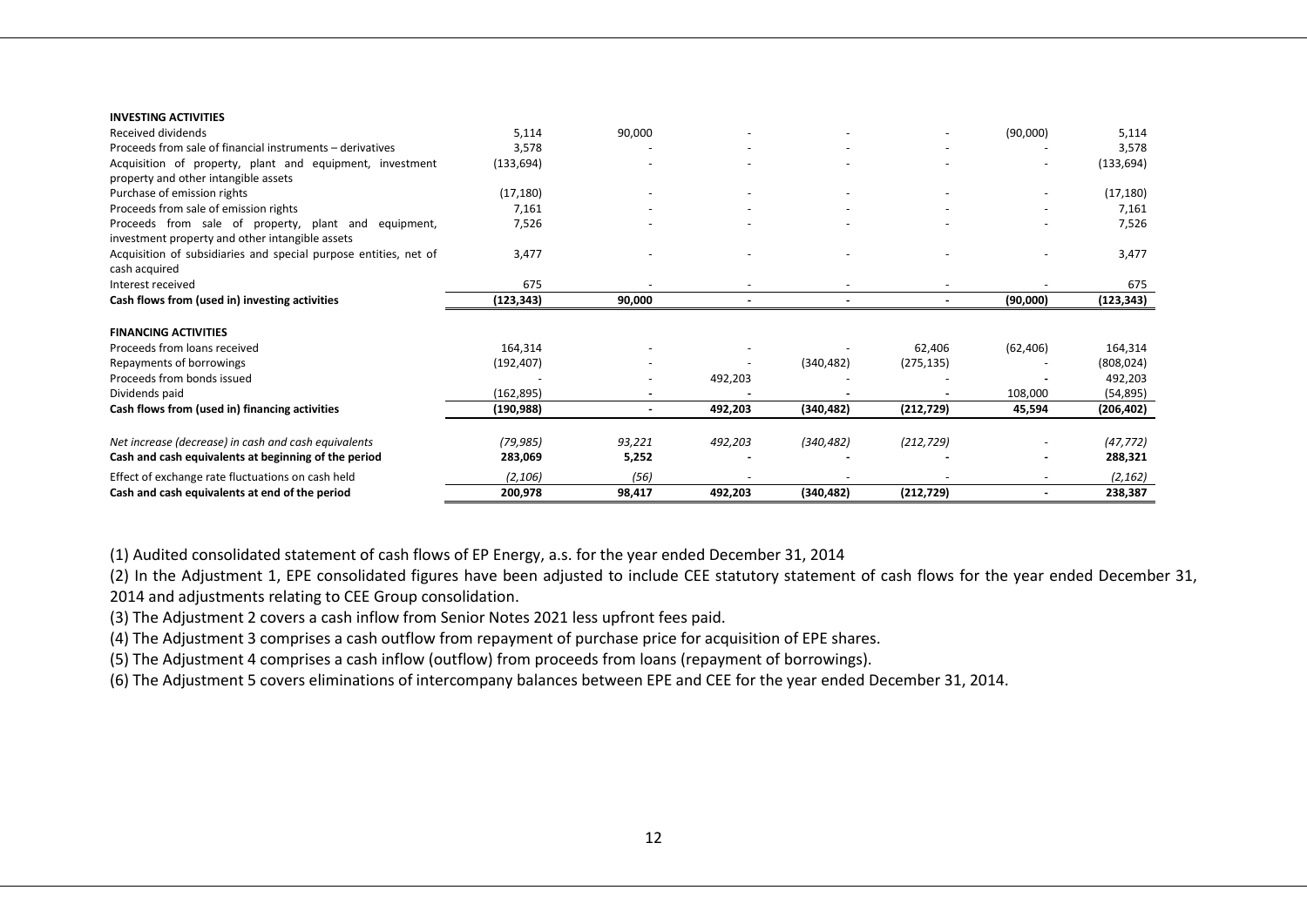## **Appendix 2**

## **Consolidated statement of comprehensive income**

**For the period from October 1, 2014 to December 31, 2014**

*In thousands of EUR ("TEUR")*

|                                                                                     | October 1 to      | October 1 to             |
|-------------------------------------------------------------------------------------|-------------------|--------------------------|
|                                                                                     | December 31, 2014 | December 31, 2013        |
|                                                                                     | (unaudited)       | (unaudited) <sup>1</sup> |
| Sales: Energy                                                                       | 688,836           | 536,070                  |
| of which: Electricity                                                               | 438,761           | 310,195                  |
| Heat                                                                                | 91,838            | 100,101                  |
| Coal                                                                                | 96,749            | 69,228                   |
| Gas                                                                                 | 61,488            | 56,546                   |
| Sales: Other                                                                        | 37,328            | 30,155                   |
| Gain (loss) from commodity derivatives for trading with electricity and gas,<br>net | 2,503             | 28                       |
| <b>Total sales</b>                                                                  | 728,667           | 566,253                  |
| Cost of sales: Energy                                                               | (443, 745)        | (354, 043)               |
| Cost of sales: Other                                                                | (11, 415)         | (8,592)                  |
| <b>Total cost of sales</b>                                                          | (455, 160)        | (362, 635)               |
|                                                                                     | 273,507           | 203,618                  |
| Personnel expenses                                                                  | (70, 672)         | (49, 649)                |
| Depreciation and amortisation                                                       | (75, 358)         | (60, 329)                |
| Repairs and maintenance                                                             | (2,073)           | (1,699)                  |
| Emission rights, net                                                                | (4,538)           | (6, 403)                 |
| Negative goodwill                                                                   |                   | 15,624                   |
| Taxes and charges                                                                   | (4,406)           | (4, 153)                 |
| Other operating income                                                              | 26,432            | 30,002                   |
| Other operating expenses                                                            | (45, 240)         | (68, 205)                |
| Profit (loss) from operations                                                       | 97,652            | 58,806                   |
| Finance income                                                                      | 10,454            | 66,913                   |
| Finance expense                                                                     | (65,089)          | (17, 369)                |
| Profit (loss) from derivative financial instruments                                 | (2,310)           | 5,613                    |
| Net finance income (expense)                                                        | (56, 945)         | 55,157                   |
| Share of profit (loss) of equity accounted investees, net of tax                    | 413               | (18)                     |
| Profit (loss) before income tax                                                     | 41,120            | 113,945                  |
|                                                                                     |                   |                          |
| Income tax revenues (expenses)                                                      | (30, 683)         | (3, 459)                 |
| Profit (loss) for the period                                                        | 10,437            | 110,486                  |

(1) Unaudited condensed consolidated interim statement of comprehensive income of EP Energy for the period from October 1, 2013 to December 31, 2013